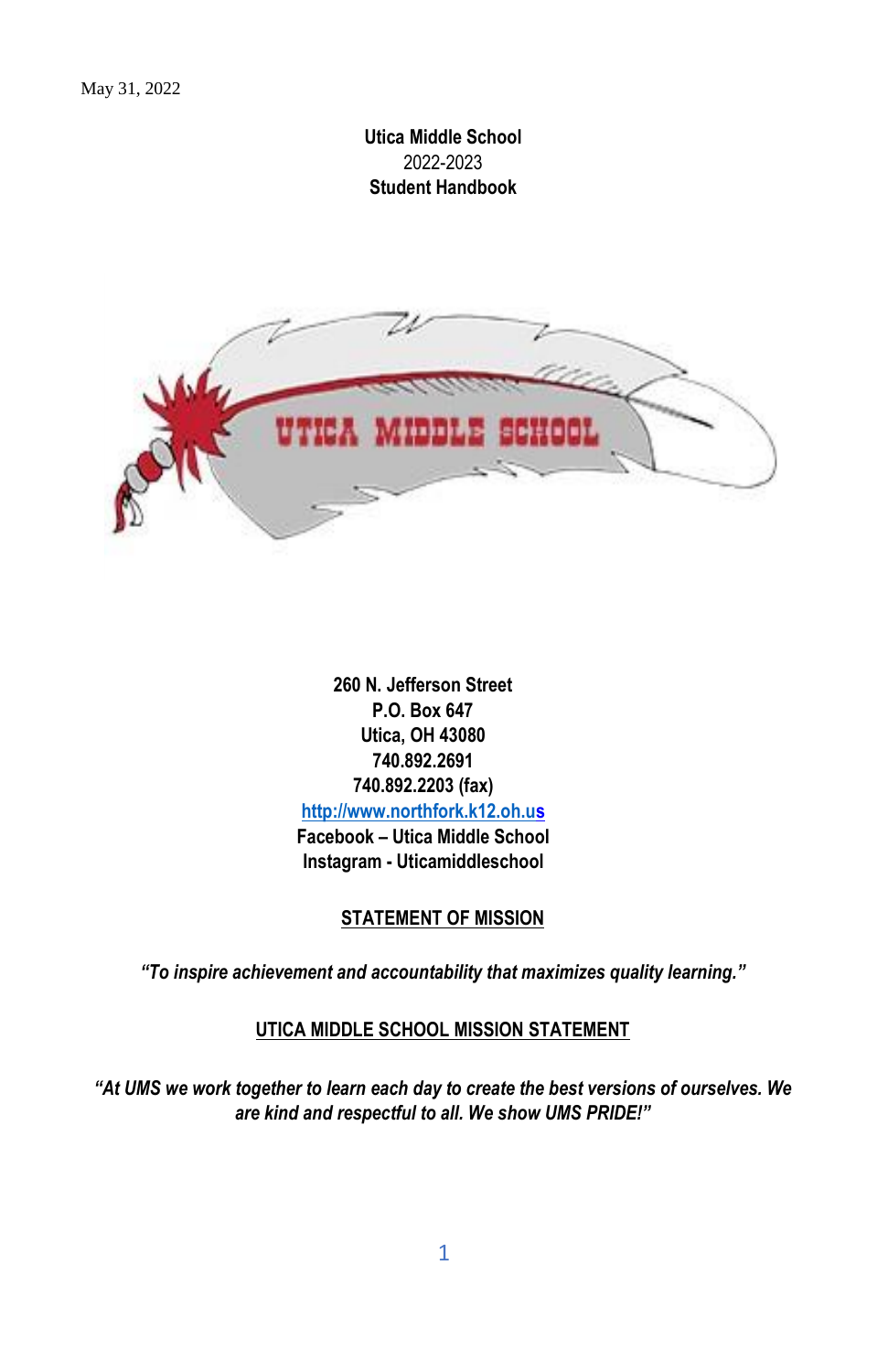### **Welcome to Utica Middle School**.

Dear Student and Parent/Guardian,

On behalf of the staff, I would like to welcome you to the 2022-2023 school year at Utica Middle School. The purpose of this student handbook is to familiarize you with the guidelines and procedures used for the daily operation of the school, as well as the rules and regulations you are expected to follow. **It is your responsibility to know the handbook and the policies in it.** 

Your work ethic, preparation, and effort will determine your success at UMS. If you have any difficulty in any way, I encourage you to seek assistance from the counselor, a teacher, any staff member, or the principal. We are here to help you make good choices so you can have a successful school year! We wish you the best as you strive to reach your highest potential!

Sincerely,

Shawn Wilhelm Principal

## **CONTACT INFORMATION**

Principal Shawn Wilhelm swilhelm@northfork.k12.oh.us Dean of Students **Brittany McVey** bmcvey@northfork.k12.oh.us School Counselor 6 & 7 Clarissa Bush cbush@northfork.k12.oh.us Superintendent Scott Hartley shartley@northfork.k12.oh.us Civil Rights Compliance Officer

School Counselor 8 & 9 Cara Huizinga chuizinga@northfork.k12.oh.us School Secretary Sandy Bennett sbennett@northfork.k12.oh.us Records Clerk **Internal Clerk** Judy Williams imwilliams@northfork.k12.oh.us

## **FOREWARD**

This student handbook was developed to answer many of the commonly asked questions that may come up during the school year. Please take the time to become familiar with the information contained in this handbook. This handbook does not equate to an irrevocable contractual commitment to the student but only reflects the current status of the Board's policies and the school's rules as of May 2022. If any of the policies or administrative guidelines referenced herein are revised, the language in the most current policy or administrative guidelines prevails.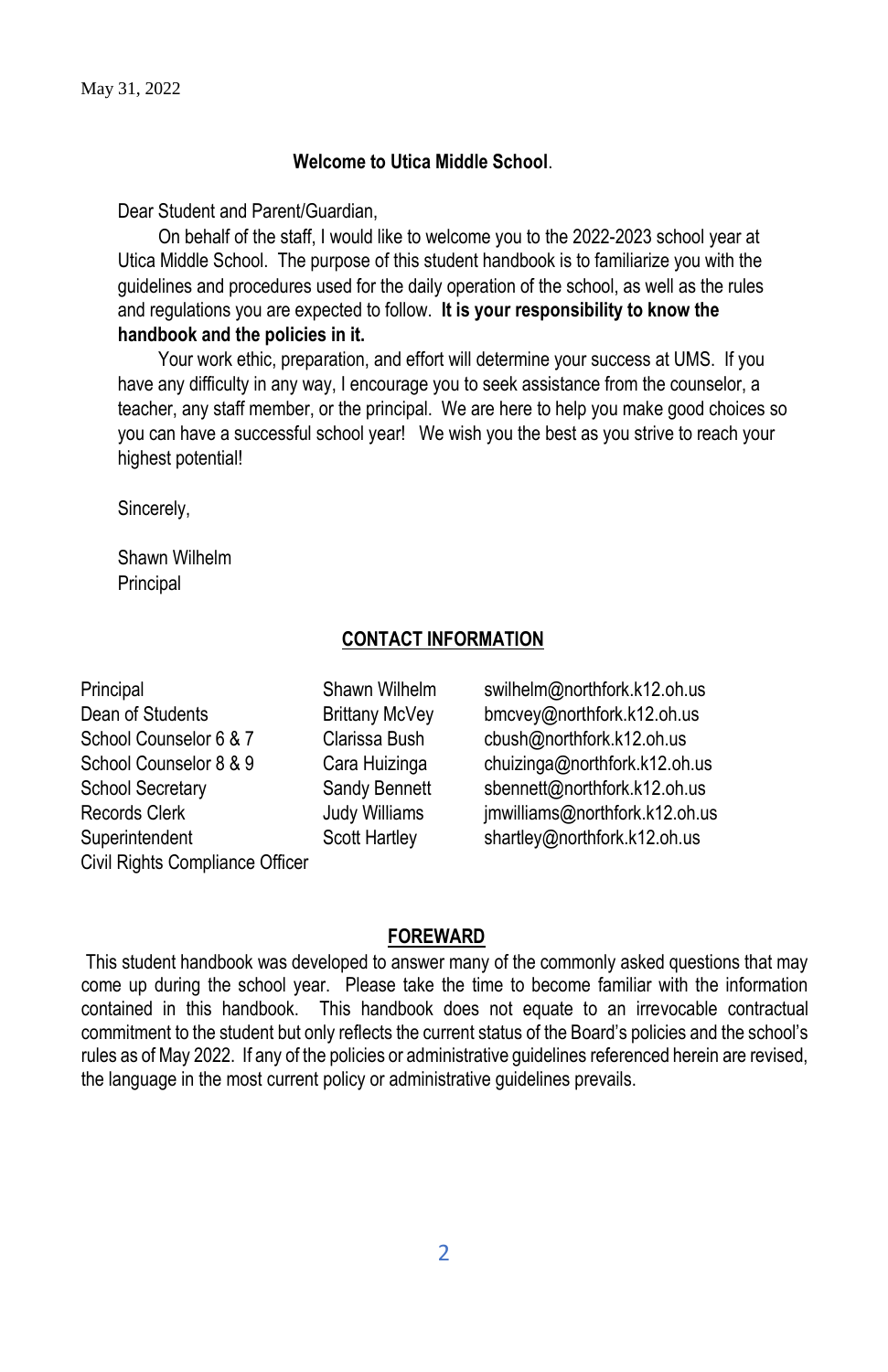## **EQUAL EDUCATIONAL OPPORTUNITY**

This district provides an equal educational opportunity for all students. Any person who believes that s/he has been discriminated against on the basis of her/his race, color, disability, religion, gender, or national origin while at school or at a school activity should contact the district's compliance officer.

## **PHILOSOPHY**

- Each student will be respected as an individual by staff and classmates.
- Each student will be offered the opportunity to develop to his/her fullest potential, with individual needs addressed.
- Staff will create a safe, enjoyable, stimulating, interesting, and industrious atmosphere where each student may experience success without undue stress or prejudice.
- Each student will develop a sense of responsibility by participating in various tasks that require independent thinking and decision-making.
- The importance of self-discipline and cooperation will be emphasized to each student through positive example, high standards and guidance by each staff member.
- Through this process, it is the belief of the North Fork Local School District, that the student will develop the ability to apply the knowledge gained from his/her academic, physical, and social learning experiences to prepare that student for his/her rightful place in society in the future.

## **LEADER IN ME**

Students will learn and practice the habits of Leader in Me to guide the choices they make during their time in middle school. Following these habits, students will discover their unique strengths and talents to gain their highest potential.

- **Be Proactive**
- Begin with the end in mind
- Put first things first
- Think win-win
- Seek first to understand, then to be understood
- Synergize
- Sharpen the saw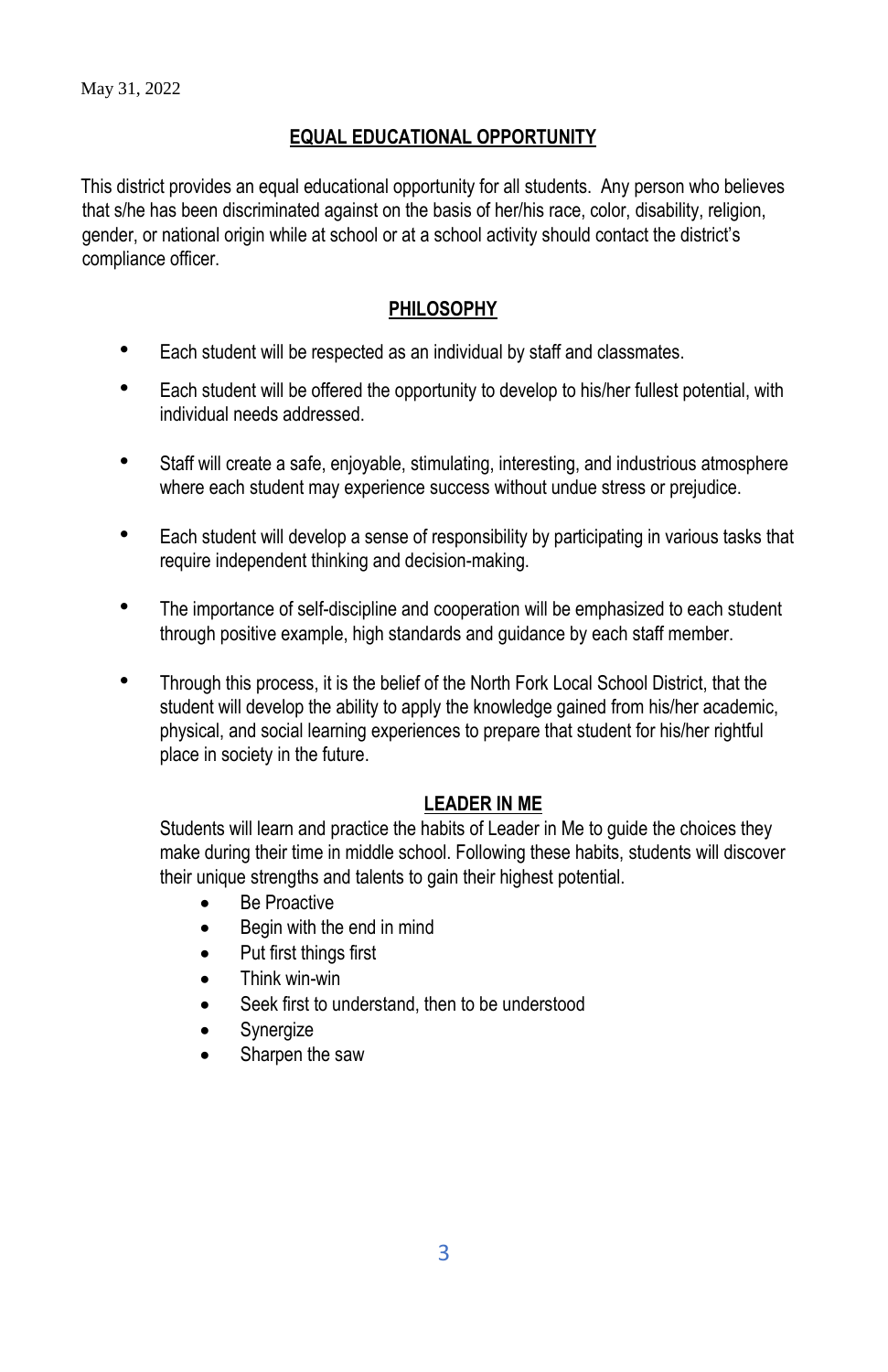#### **Table of Contents**

#### **Section 1–Health and Welfare Items – pg. 5**

- Immunizations
- Injury/Illness
- Emergency Medical Form
- Conditions Requiring Exclusions
- Use of Medications
- Health Screening Programs
- Student Rights and **Responsibilities**
- Nondiscrimination Policy
- Student Well-Being

#### **Section 2 – General Information – pg. 8**

- Emergency Closings and Delays
- Enrolling in School
- **EMA Forms**
- Fire, Tornado and Lock-Down Drills
- Individuals with Disabilities
- Directory Information Notice
- Breakfast and Lunch Program
- Media Center Guidelines
- Personal Communication **Devices**
- Personal Items
- Lost and Found
- Scheduling and Assignments
- School Visitation
- Student Fees, Fines, and Charges
- Waiver of Fees
- Non-Sufficient Funds
- Student Records
- **Student Fundraisers**
- Telephone Usage
- Transfer out of the District

#### **Computer Acceptable Use Policy – pg. 14**

**iPad Loan Agreement – pg. 18**

#### **Section 3 – Academics – pg. 22**

- Field Trips
- Grades and Grading
- **Eligibility**
- Guidance Services
- Homework
- Honor/Merit Rolls
- Parent/Teacher Conferences
- Progress Reports/Report Cards
- Promotion, Retention, Placement
- Student Assessment
- Parent Complaint

#### **Section 4 – Transportation – pg. 25**

- Bus Transportation to School
- **Bus Conduct**
- Penalties for Infractions
- Parental Transportation to School
- **Section 5 – Attendance – pg. 27**
	- Attendance Policy
	- Student sign in / out Procedure
	- Notification of Absences
	- Missing Assignments & Make-up work
	- Bulling

**Section 6 – Student Conduct – pg. 31**

- Student Code of Conduct
- Application of the Student Code of Conduct
- **Explanation of Discipline** Terms
- Student Dress Code
- Building-Wide Rules
- Search and Seizure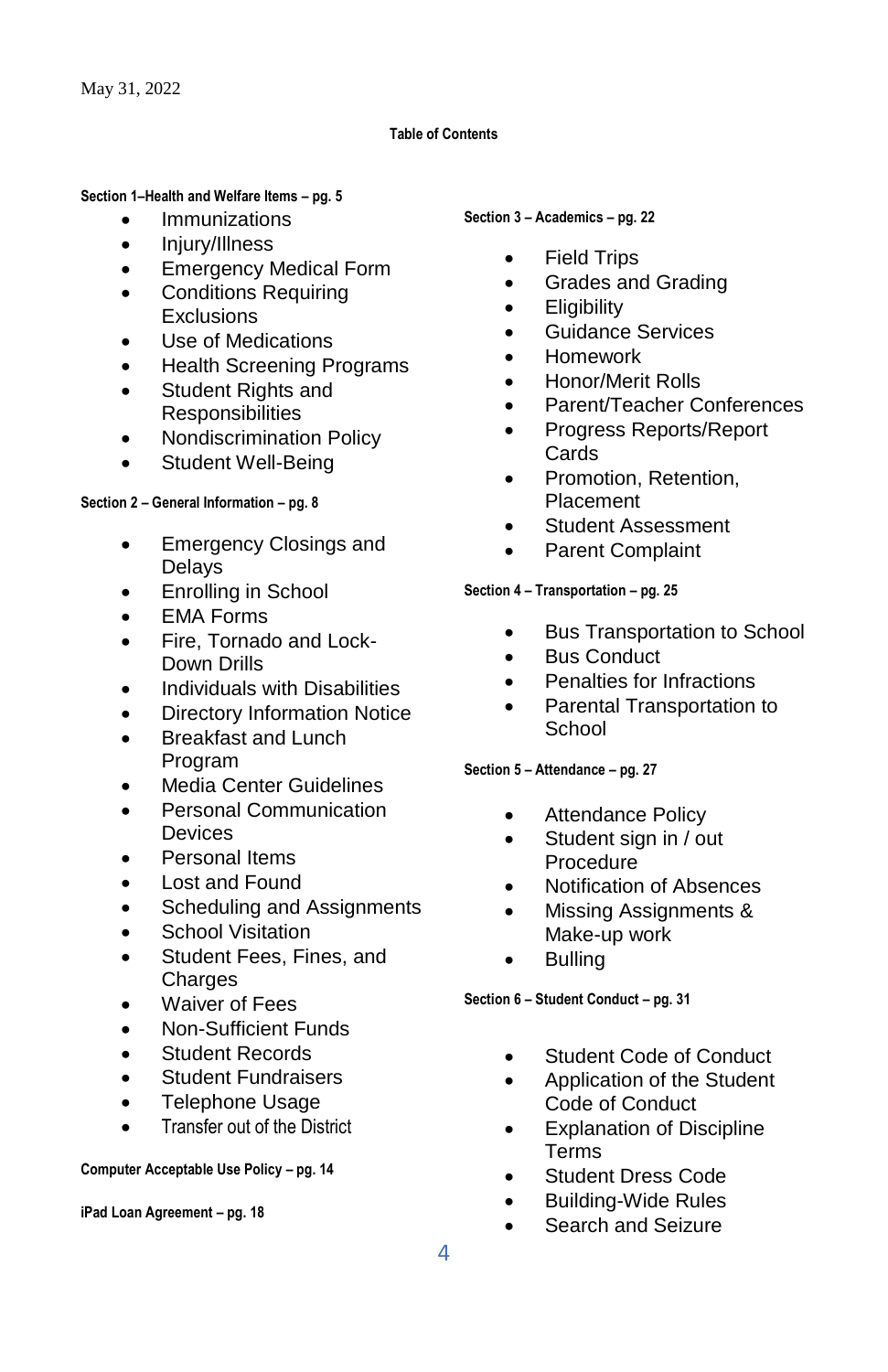## **Section 1 Health and Welfare**

#### **IMMUNIZATIONS**

Students attending school are required to have proof of immunizations against Meningitis, diphtheria, pertussis, tetanus, poliomyelitis, measles, mumps, rubella, hepatitis, chicken pox, tuberculosis testing (if enrolling from a foreign country), and any other immunization required by Ohio law and Board policy. Those students not providing proof of required immunizations or a signed written statement of parental religious objection within fourteen

(14) calendar days of school attendance will be subject to exclusion. Any questions about exemptions or immunizations should be directed to the NFLSD Nurse.

#### **INJURY/ILLNESS**

Injuries must be reported to a staff member or the office staff. If minor, the student will be treated and may return to class. If medical attention beyond the school staff is required, the school emergency procedures will be followed. A student who becomes ill during the school day must request permission from the teacher to go to the office. The office staff or school nurse will determine whether or not the student should remain in school.

## **EMERGENCY MEDICAL AUTHORIZATION FORM**

State law requires that all students must have a completed Emergency Medical Authorization Form signed by a parent/guardian on file in the school office. Student Information/Emergency Medical Authorization Form, provided upon school admission, are to be returned by the third day of school. Notify the school if any telephone numbers, address or contacts have been added or changed during the school year. No student will be released from school without parental permission unless a serious or life-threatening condition warrants transportation to an emergency room. A reasonable attempt to contact the parent/guardian prior to transport will be made. If a parent/guardian is not present to ride with the student in the emergency vehicle, a school staff member will accompany the student and meet the parent/guardian at the hospital.

## **CONDITIONS THAT MAY REQUIRE EXCLUSION FROM SCHOOL**

The Ohio Department of Health has provided specific guidelines for preventing the spread of highly contagious infections in the school environment. These guidelines are meant to protect your student and others from unnecessary exposure to infectious or communicable organisms. If these conditions are found or suspected by school staff, a parent/guardian will be contacted to take the student home. A student should not be in school if any of the following conditions are present:

- Any contagious bacterial or fungal infection until treated with antibiotics for at least 24 hours including, but not limited to, strep throat, conjunctivitis, ringworm, skin infections and scarlet fever.
- Fever of 100 degrees F or higher within 24 hours
- Undiagnosed redness and secretions from the eye/s
- Vomiting or diarrhea within 24 hours
- Head lice; per discretion of the school nurse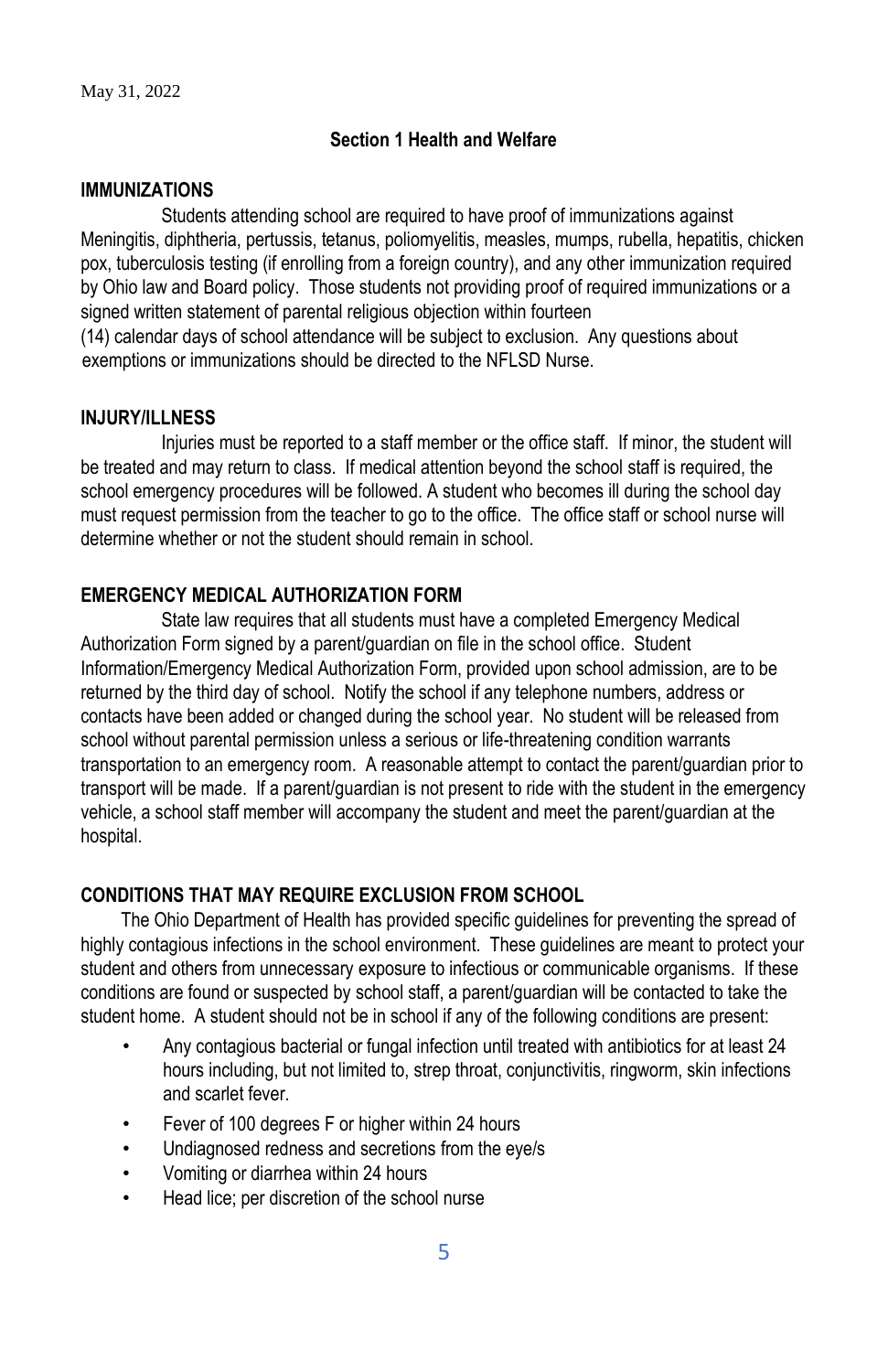#### **USE OF MEDICATIONS**

The North Fork Board of Education shall not be responsible for the diagnosis and treatment of student illnesses. The administration of prescribed medication and/or medically prescribed treatments to a student during school hours will be permitted only when failure to do so would jeopardize the health of the student, the student would not be able to attend school if the medication or treatment were not made available during school hours or if the child has a disability requiring medication or treatment to benefit from his/her educational program. **For the safety of our students, the transportation of all medication and medical supplies to and from school is the responsibility of the parent/guardian. Medication may not be transported on the bus. Any medication or medical equipment remaining at the end of the school year will be discarded one week after the last day of school.** 

For the purposes of this policy, "prescribed medication" shall include all medicines prescribed by a physician or licensed prescriber. Non-prescription medications shall include all age and/or weight appropriate over-the-counter drugs, preparations, and/or remedies. "Treatment" refers both to the manner in which a medication is administered and to health-care procedures that require special training, such as tube feedings or catheterizations. Students must stay in office and take medication in the presence of a staff member.

**Prescription Medications** *Before any prescription medication or treatment may be administered to any student during school hours, the North Fork Board of Education requires the student's physician/licensed prescriber and parent/guardian to complete a Medication and Treatment Authorization Form. This form is to be renewed each school year. This document shall be kept on file in the school office. Prescription medication must be in the original container, labeled with the date, student's name, prescriber's name and exact dosage. Staff designated by the superintendent may administer prescription medication or treatment as authorized in writing on the authorization form by a physician/licensed prescriber and parent/guardian. All prescription medications must be stored and locked in the middle school office. However, students shall be permitted to carry and use an asthma inhaler or Epi-Pen with prior written permission from parent/guardian and licensed prescriber as indicated on the Medication and Treatment Authorization form.*

**Non-Prescriptions/Over-the-Counter Medications** *All medications must be provided by the parent/guardian and will be stored in the middle school office and administered by authorized school personnel or the child's parent/guardian only. The North Fork Local School District does not supply medications. Non-prescription medications must be in the original container with the student's name, current expiration date, dosing guidelines to validate appropriate dose for age and/or weight. Examples of non-prescription medications that may be stored and administered at school are: Tylenol, Motrin, Advil, Benadryl, Tums, Maalox, cold and cough medicines, and lactase products. All medications are to be provided by the parent/guardian and may not be transported on the bus. The North Fork Local School District does not supply medications. Any medication or medical equipment remaining at the end of the school year will be discarded one week after the last day of school.*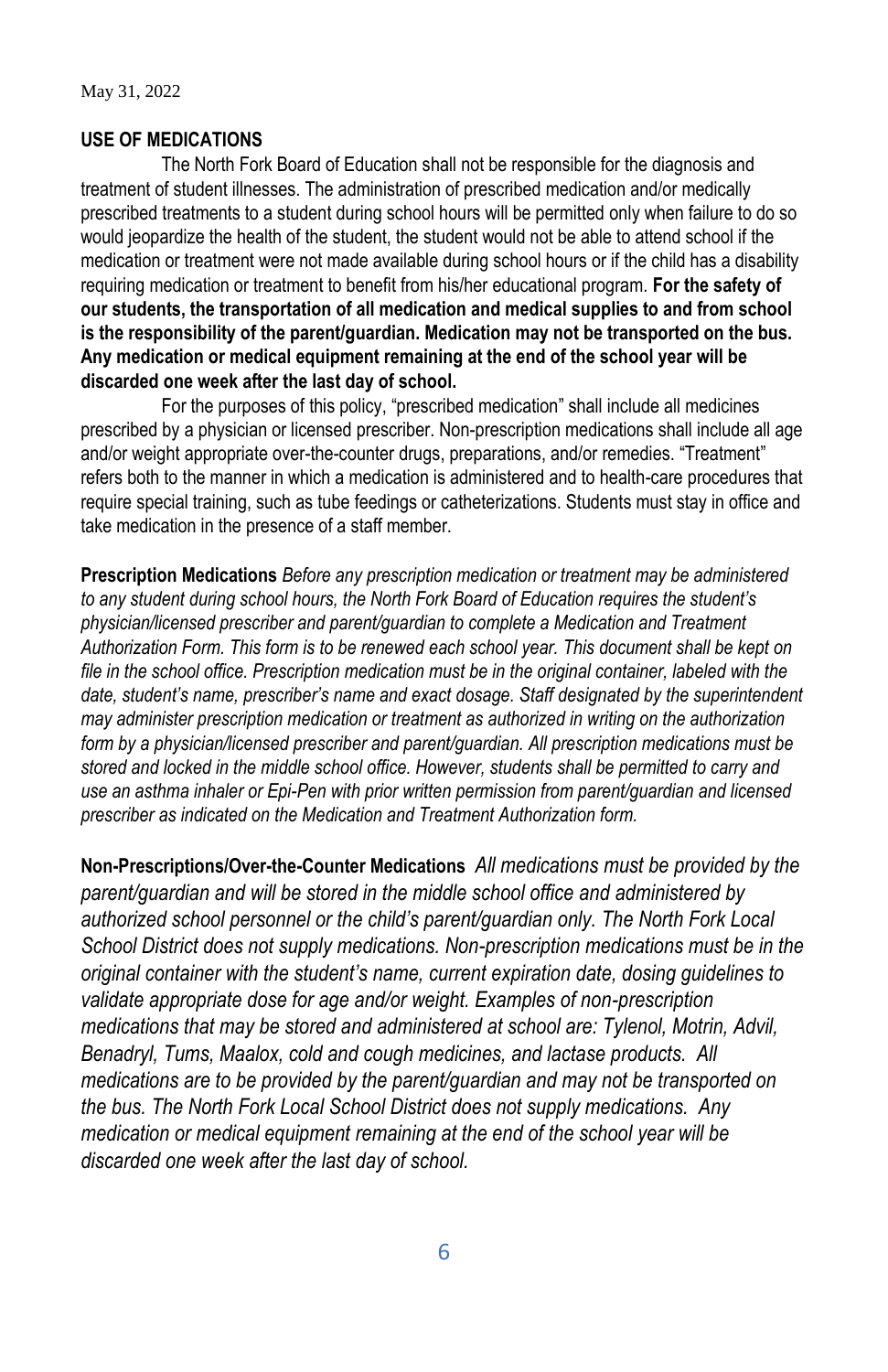#### **HEALTH SCREENING PROGRAMS**

The North Fork Local School District is continually concerned about the welfare and progress of children in the school. In an effort to consider your student's educational needs, the school conducts a variety of health screenings under the supervision of the school health staff and the speech/language pathologist to provide important information about each student. You will be notified if any of the screenings indicate problems or if there is a need for further medical advice. If you do not wish your student to participate in any of these screening programs, please contact the school immediately. The evaluations that may pertain to your student (age and/or need appropriate) are listed below:

-speech/language screening

-hearing screening

-vision screening

-postural screening

In addition to these screenings, the nurse and speech/language pathologist cooperate with students, teachers, parents, administrators, guidance counselors, community agencies, physicians and other pertinent professionals as deemed necessary.

## **STUDENT RIGHTS AND RESPONSIBILITIES**

The rules and procedures of the school are designed to allow each student to obtain a safe, orderly, and appropriate education. *Students can expect their rights to freedom of expression and association and to fair treatment.* Students will be expected to follow teacher directions and obey all school rules. Disciplinary procedures are designed to insure due process (a fair hearing) before a student is removed because of his or her behavior. Parents/guardians have the right to know how their student is succeeding in school and will be provided information on a regular basis and as needed. *Many times, it will be the responsibility of the student to deliver that information.* If necessary, mail or hand delivery may be used to insure contact. Parents/guardians are encouraged to build a two-way link with their student's teachers and staff by informing the staff of suggestions or concerns that may help their student better accomplish his or her educational goals. The staff expects students to arrive at school prepared to learn. It is the student's responsibility to arrive on time and be prepared to participate in the educational program. If, for some reason, this is not possible, the student should seek help from the principal or guidance counselor.

#### **PARENTS RIGHTS AND RESPONSIBILITIES**

Progress Book, attendance, communication to teachers, read and understand the entire student handbook, use the online portal to fill out forms, use PaySchools to pay for lunches and fees. One call, Refer to the general section for guidelines

## **NOTICE OF NONDISCRIMINATION POLICY – EQUAL EDUCATIONAL OPPORTUNITY**

It is the policy of this district to provide an equal opportunity for all students. Any person who believes that the school or any staff person has discriminated against a student on the basis of race, color, creed, disability, religion, gender, ancestry, national origin, place of residence within the boundaries of the District, or social or economic background, has the right to file a complaint with the principal. Complaints will be investigated and a response provided to the person filing the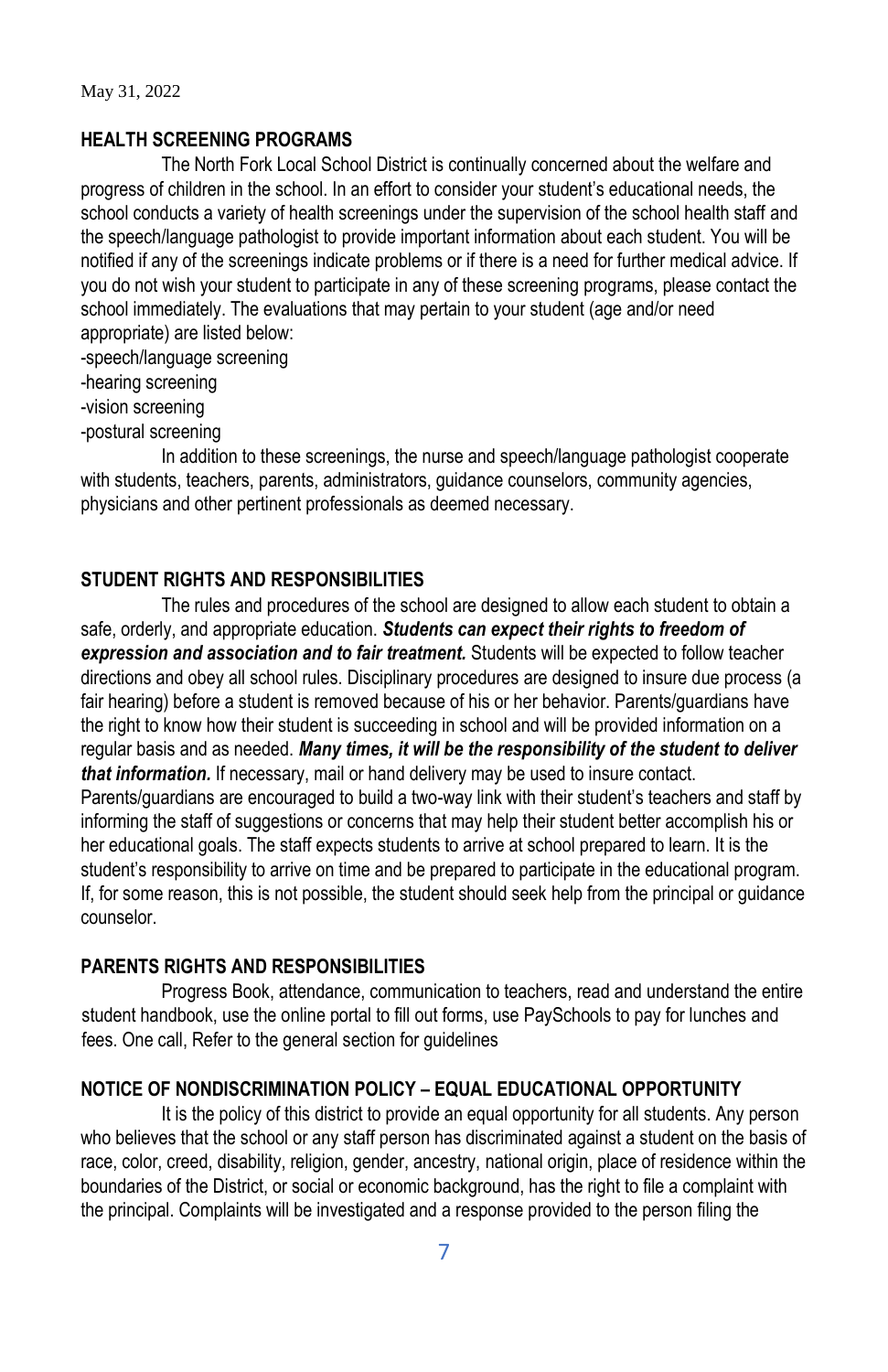complaint. Under no circumstances will the District threaten or retaliate against anyone who raises a complaint. For more information, reference Board policies 2260, 5517, 5517.01 available on the web at [http://www.northfork.k12.oh.us.](http://www.northfork.k12.oh.us/)

#### **STUDENT WELL-BEING**

Student safety is a responsibility of the students and staff. All staff members are familiar with emergency procedures such as fire, tornado, and lock-down drills as well as accident reporting procedures. Should a student be aware of a dangerous situation or accident, s/he must immediately notify a staff member.

#### **Section 2 General Information**

#### **EMERGENCY CLOSINGS AND DELAYS**

If the school must be closed or the opening delayed because of inclement weather or other conditions, the superintendent will notify the following radio and television stations:

| WCLT -1430 (AM)<br>WNKO – 101.7 (FM) |                       | WHTH – 790 (AM)<br>$WMVO - 1300 (AM)$ |  |
|--------------------------------------|-----------------------|---------------------------------------|--|
| WQIO – 93.7 (FM)                     |                       | WNCI - 97.9 (FM)                      |  |
| TV<br><b>WCMH Channel 4</b>          | <b>WSYX Channel 6</b> | WBNS Channel 10 FOX Channel 28        |  |

# **CANCELLATION OF ACTIVITES**

All middle school activities are automatically cancelled when school is closed.

#### **ONE CALL**

*RADIO* 

The district will use the One Call Now system to inform parents/guardians. Please go to the district's homepage under Parents Tab and register to be included in these calls. This system will also be used for general announcement calls, for example a reminder of parent/teacher conferences or other important school information.

Should school be dismissed early, **it is the responsibility of the parent/guardian to work out an emergency plan to follow when a student is delivered by bus or walks home early.** The student should be assigned a place to go if no parent/guardian will be home.

## **SOCIAL MEDIA**

The districts webpage and social media may be used to communicate information on closing and cancellations.

Facebook: Utica Middle School

Instagram: uticamiddleschool

District Website: https://www.northfork.k12.oh.us/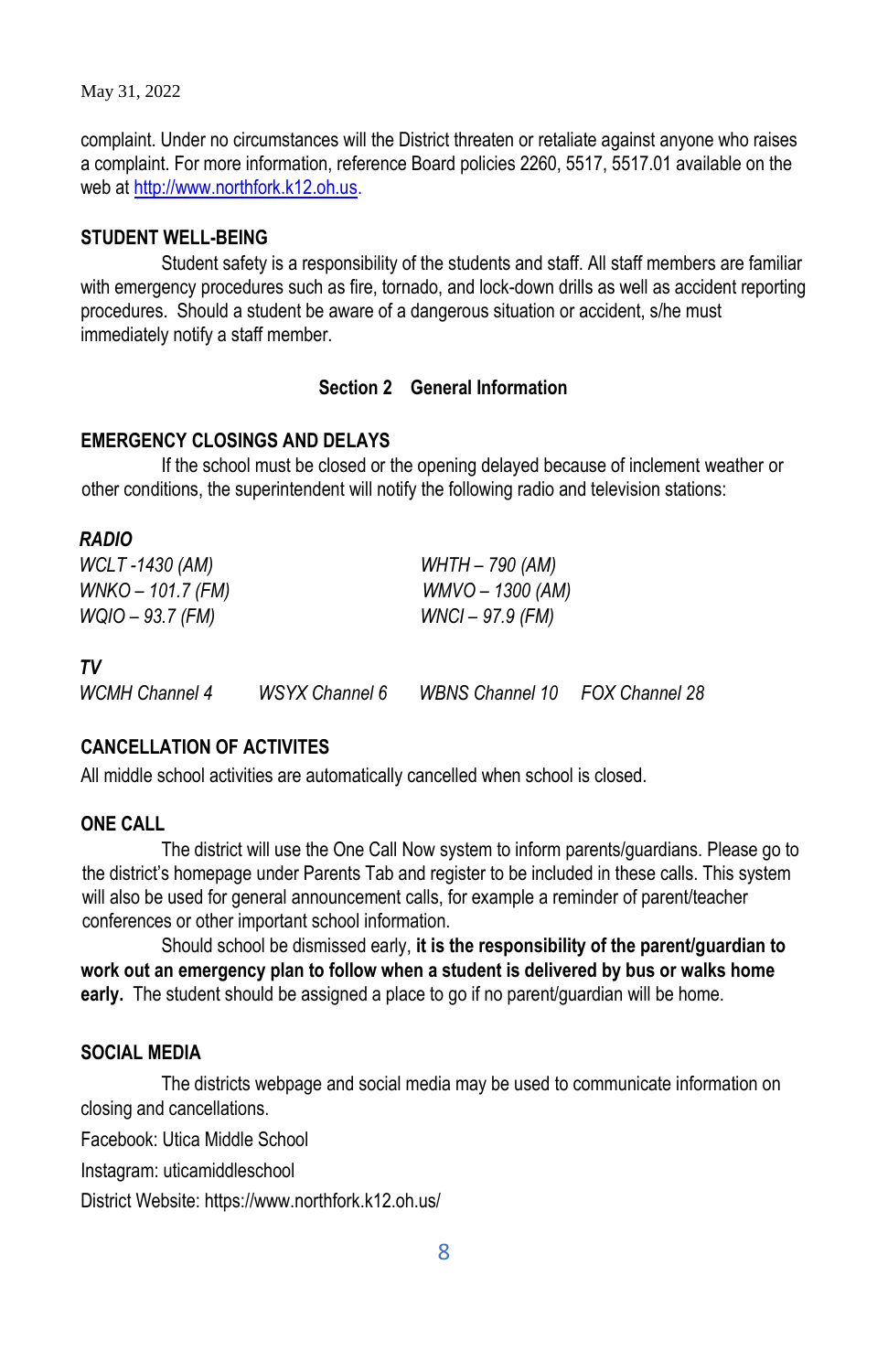## **ENROLLING IN SCHOOL**

Students are expected to enroll in the attendance district in which they live. Students who are new to the North Fork Local School District are required to enroll with their parents or legal guardian. To enroll a student follow directions under the "Enrollment" tab on the district website.

## **When enrolling, the parents/guardians must bring:**

¨ a birth certificate (certified copy with raised seal)

- ¨ social security number (child's card or number)
- ¨ court papers allocating parental rights and responsibilities or custody (if applicable)
- proof of residency

¨ proof of immunizations (school or doctor's records)

¨ If the student enrolling is a foster child then BOTH of the following forms are required prior to attending school:

· Magistrate's Order

· Enrollment Transfer Letter from Placement Agency (Children's Services)

In some cases, a temporary enrollment may be permitted. If that is done, the parents/guardians will be informed what records are needed to make the enrollment complete. Students enrolling from another accredited school must have an official transcript from the sending school in order to receive credit from that school. The guidance counselor will assist in obtaining the transcript if not presented at the time of enrollment.

## **EMERGENCY MEDICAL AUTHORIZATION FORMS**

All students enrolled in the North Fork Local School District must have EMA Forms completed on the online portal. Website for forms is located at the top of the Middle School webpage "Back to School Forms". **Failure to turn in forms may result in the student being excluded from school within 14 days.**

## **FIRE, TORNADO, AND LOCK-DOWN DRILLS**

The school complies with all fire safety laws and will conduct fire drills in accordance with State law. Students will practice fire, tornado, and lock-down drills throughout the year. Students are expected to become familiar with each drill and observe the procedures developed. Evacuation procedures are posted in each classroom.

## **INDIVIDUALS WITH DISABILITIES**

The Americans' with Disabilities Act (A.D.A.) and Section 504 of the Rehabilitation Act provide that no individual will be discriminated against on the basis of a disability. This protection applies not just to the student, but all individuals who have access to the District's programs and facilities. The North Fork Local School District provides a variety of Special Education programs and services for students identified as having a disability defined by the Individuals with Disabilities Education Improvement Act (IDEA). A student can access Special Education services through the proper evaluation and placement procedure. Parent/guardian involvement in this procedure is required. More importantly, the school wants the parent/guardian to be an active participant. To inquire about the procedure or programs, a parent/guardian should contact the Special Education **Coordinator**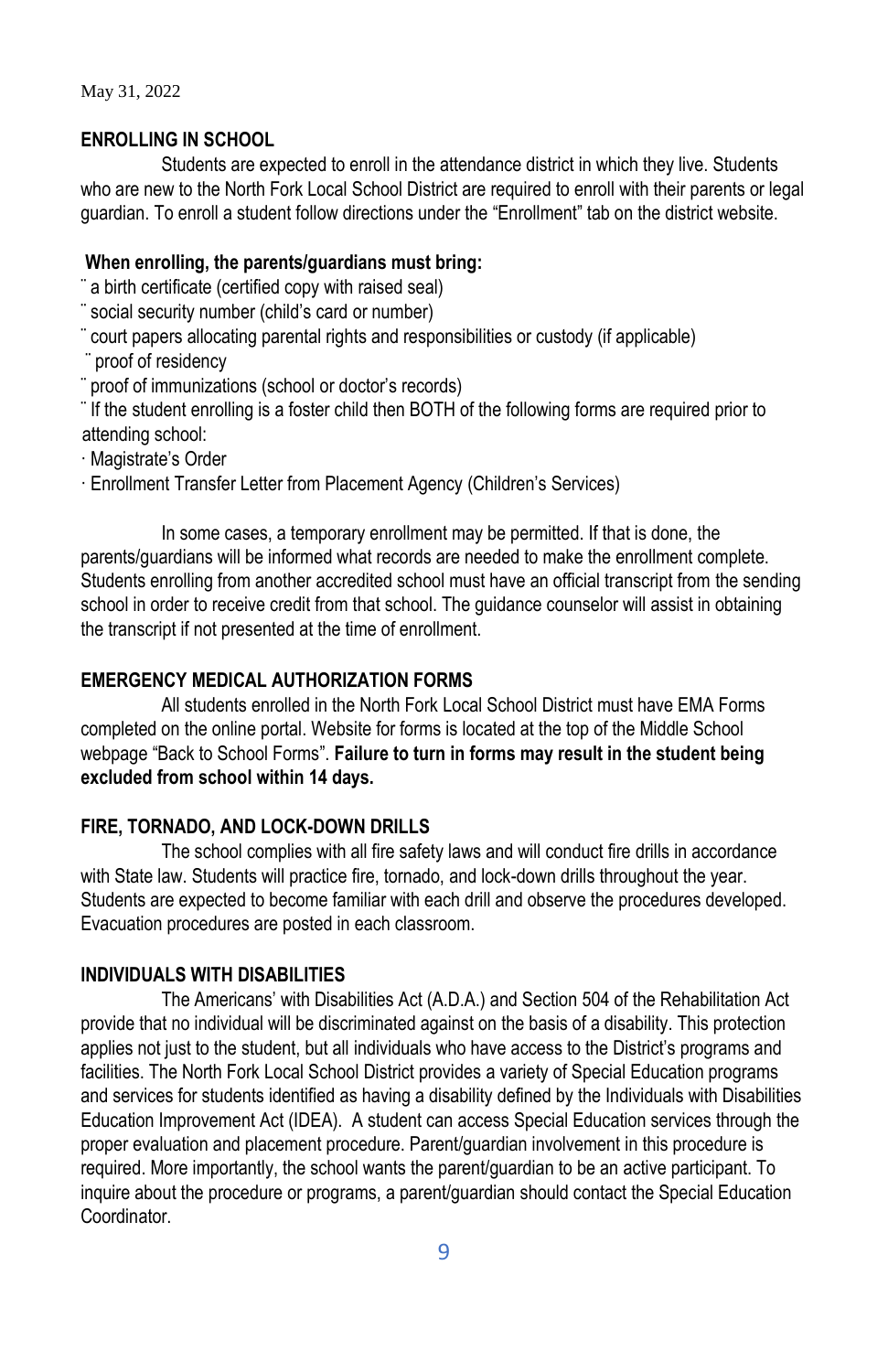## **DIRECTORY INFORMATION NOTICE**

The Family Educational Rights and Privacy Act (FERPA), a Federal law, requires that North Fork Local Schools, with certain exceptions, obtain parental/guardian written consent prior to the disclosure of personally identifiable information from their student's education records. Directory information, which is information that is generally not considered harmful or an invasion of privacy if released, can also be disclosed to outside organizations without a parent/guardian's prior written consent. Outside organizations include, but are not limited to, companies that manufacture class rings or publish yearbooks. In addition, two federal laws require local education agencies (LEAs) receiving assistance under the Elementary and Secondary Act of 1965 (ESEA) to provide military recruiters, upon request, with three directory information categories – names, addresses, and telephones listings – unless parents/guardians have advised the LEA that they do not want their student's information disclosed without their prior written consent. If parents/guardians do not want North Fork Local Schools to disclose directory information from their student's education records without prior written consent, they must notify the District in writing.

## **BREAKFAST AND LUNCH PROGRAM**

All students are eligible to eat breakfast at no charge. Students are permitted into the building at 7:15 AM and are to report to the middle school cafeteria. If a student chooses to get breakfast, he/she goes through the line and takes the food to a table. Students must finish their breakfast by 7:30 AM. No food or drink is to be taken from the cafeteria.

Students are to report directly to the cafeteria for lunch and remain in the cafeteria during their lunch/eating time. Students are to enter the cafeteria and be seated. Students will be dismissed from their seats to get into the lunch line. Students are not permitted to cut in front of anyone or make purchases for other students. Students are to remain seated until dismissed. Please talk only to those at your table and at a reasonable volume. *Food from non-school* sources, other than a regular packed lunch is discouraged. Applications for the school's Free and Reduced-Priced Meal program are to be completed on the online portal. Website for forms is located at the top of the Middle School webpage "Back to School Forms" If a student does not receive a form, please contact the building secretary.

## **MEDIA CENTER/LIBRARY GUIDELINES**

The Media Center offers a variety of resources and equipment to meet the educational and informational needs of students and staff. In exchange for the use of the Media Center resources, students must understand the following:

The use of the Media Center is a privilege that may be revoked at any time and for any reason. Any misuse of the Media Center resources or behavior not in accordance with Media Center guidelines will result in suspension of the privileges and/or other disciplinary action. Misuse shall include, but not be limited to:

- 1. vandalism or theft of any Media Center property
- 2. disrupting the operation of the Media Center
- 3. interfering with others' use of the Media Center
- 4. illegal use of copyrighted material or resources
- 5. utilizing the Media Center resources to do other students' work

*Notice: Students with overdue library materials will lose library checkout privileges and will be assigned disciplinary consequences until items are returned or replacement costs have been paid.*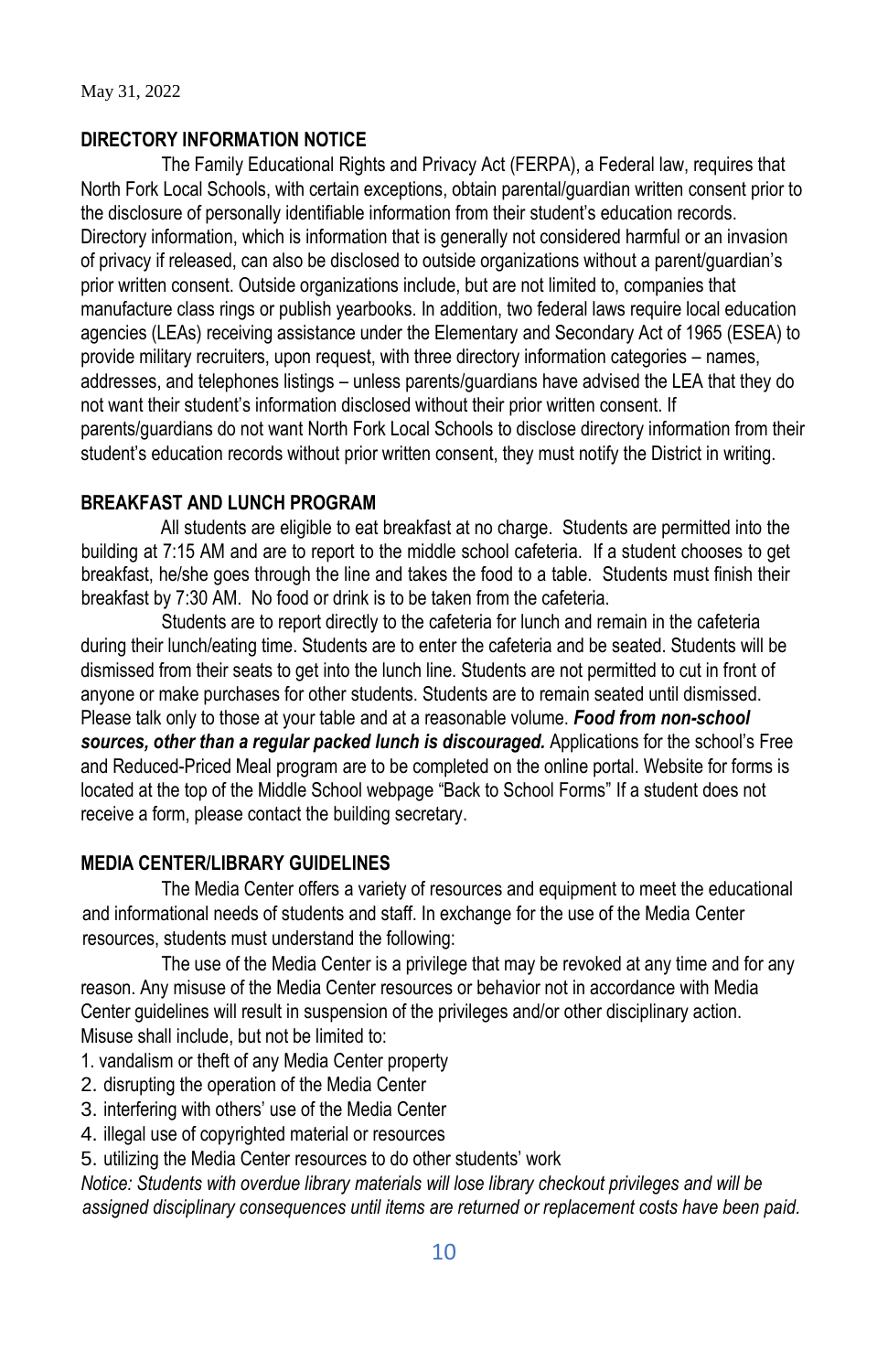## **ELECTRONIC EQUIPMENT**

Students may use electronic equipment before and after school, as long as they do not create a distraction, disruption or otherwise interfere with the educational environment, during afterschool activities and/or at school-related functions. Electronic equipment may include but not limited to, laptops, tablets, e-readers, or headphones. Please refer to Board policy 5136 for a complete listing of regulations regarding electronic equipment.

## **PERSONAL ITEMS**

The school cannot and will not assume responsibility for losses or damages for any personal items such as cell phones, MP3 players, digital cameras, headphones, and iPads or other tablets, etc..*This list is not fully inclusive and the administration reserves the right to deny any other materials deemed inappropriate for school.* 

#### **LOST AND FOUND**

The lost and found is located in the main hallway. If you have lost an article, please come to the office and describe the item for identification. Please bring items found to the office so that others may have an opportunity to reclaim them. Unclaimed items will be donated to charity at the end of each grading period.

## **SCHEDULING AND ASSIGNMENTS**

Schedules are provided to each student at the beginning of the school year or upon enrolling. The schedule is based upon the student's academic needs and available class space.

### **SCHOOL VISITATION**

All adult members of our community are welcome to visit the school. To avoid interruption of the educational process, students are *not* permitted to bring visitors to school. State law requires any person visiting the school to report directly to the office and secure a visitor's pass. Teachers have an assigned period of time when conferences can take place. Any conference with teachers should be scheduled in advance. Parents/guardians must report directly to the office upon entering the building. 24-hour notices of classroom visits are preferred.

#### **STUDENT FEES, FINES AND CHARGES**

Utica Middle School charges specific fees for activities and courses. Such fees and charges are determined by the cost of materials, freight/handling fees, and add-on fees for loss or damage to school property. The school and staff do not make a profit. Students using school property and equipment can be fined for excessive wear and abuse of the property and equipment. The fine is used to pay for the damage, not to make a profit. Late fines can be avoided when students return borrowed materials promptly. Others may need their use. School Fees can be paid using Pay School Central with an account created from the school website. **Failure to pay fines, fees or charges may result in withholding of the report card. Unpaid fees will be accumulated from year to year and carried forward from building to building.**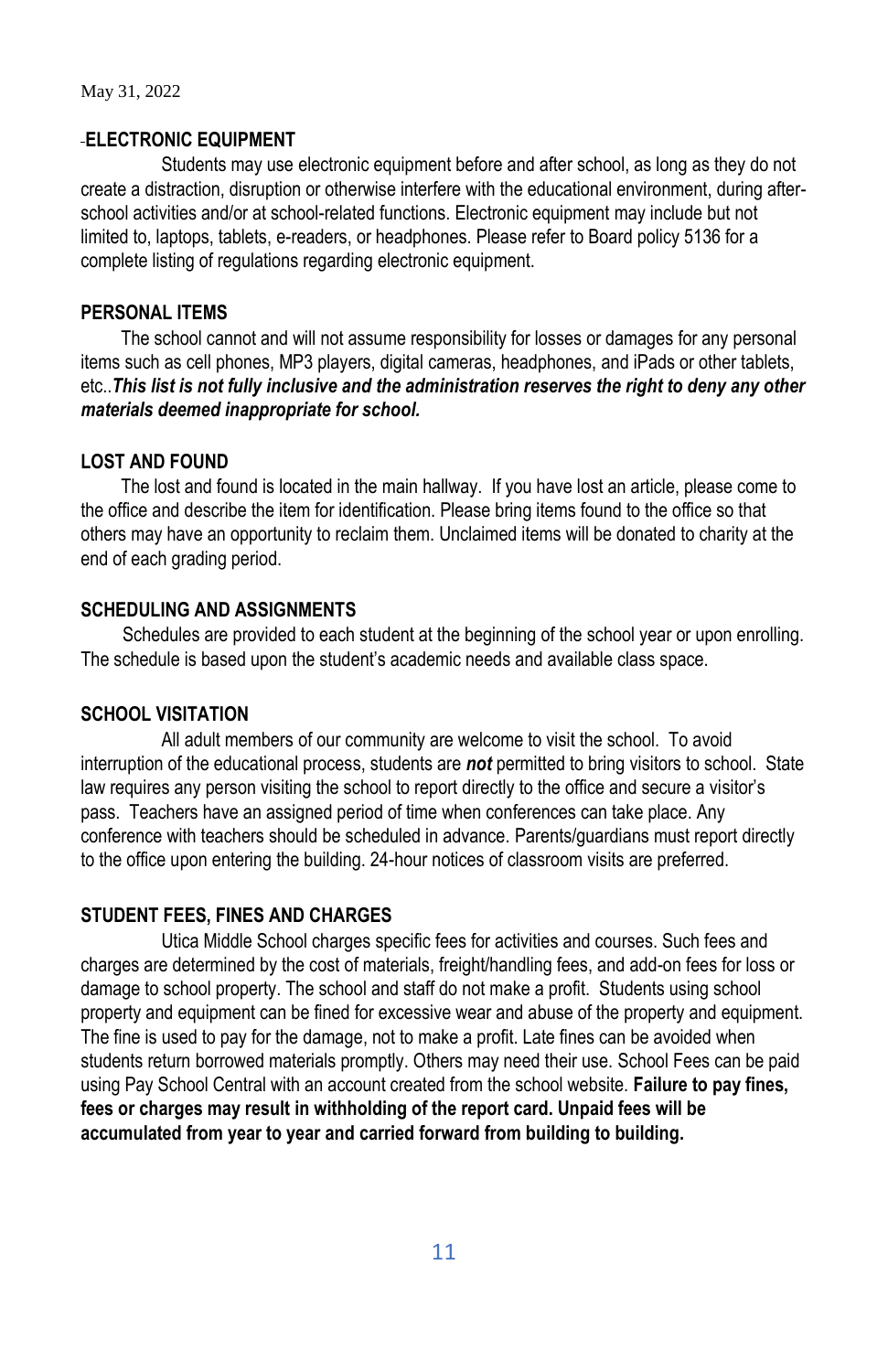## **Middle School FEES 2022-2023**

#### **6 th Grade**

| Art                       | \$6.00  |
|---------------------------|---------|
| <b>Career Exploration</b> | \$13.00 |
| Health                    | \$3.00  |
| PF                        | \$3.00  |
| Science                   | \$5.00  |

#### **7 th Grade**

| Art                           | \$20.00 |
|-------------------------------|---------|
| iPad Insurance                | \$50.00 |
| Industrial Arts & Engineering | \$10.00 |
| PF                            | \$3.00  |
| Science                       | \$5.00  |

#### **8 th Grade**

| Art                           | \$20.00 |
|-------------------------------|---------|
| <b>Exploring Agriculture</b>  | \$10.00 |
| Health                        | \$4.00  |
| Industrial Arts & Engineering | \$10.00 |
| iPad Insurance                | \$50.00 |
| PF.                           | \$3.00  |
| Science                       | \$5.00  |
|                               |         |

## **ATHLETIC FEES**

Refer to the Athletic Code of Conduct for the fee schedule.

#### **WAIVER OF FEES**

If you are currently receiving funds for Aid to Dependent Children (ADC), Ohio's Disability Assistance Program, or the Social Security Administration for Disability (SSA) or you qualify for free lunches, you are eligible for a waiver for any fees associated with participation in a course of study. This waiver shall not apply to participation in extracurricular activities or summer school fees. To waive school fees, check the box on the Free and Reduced Lunch form through the online portal.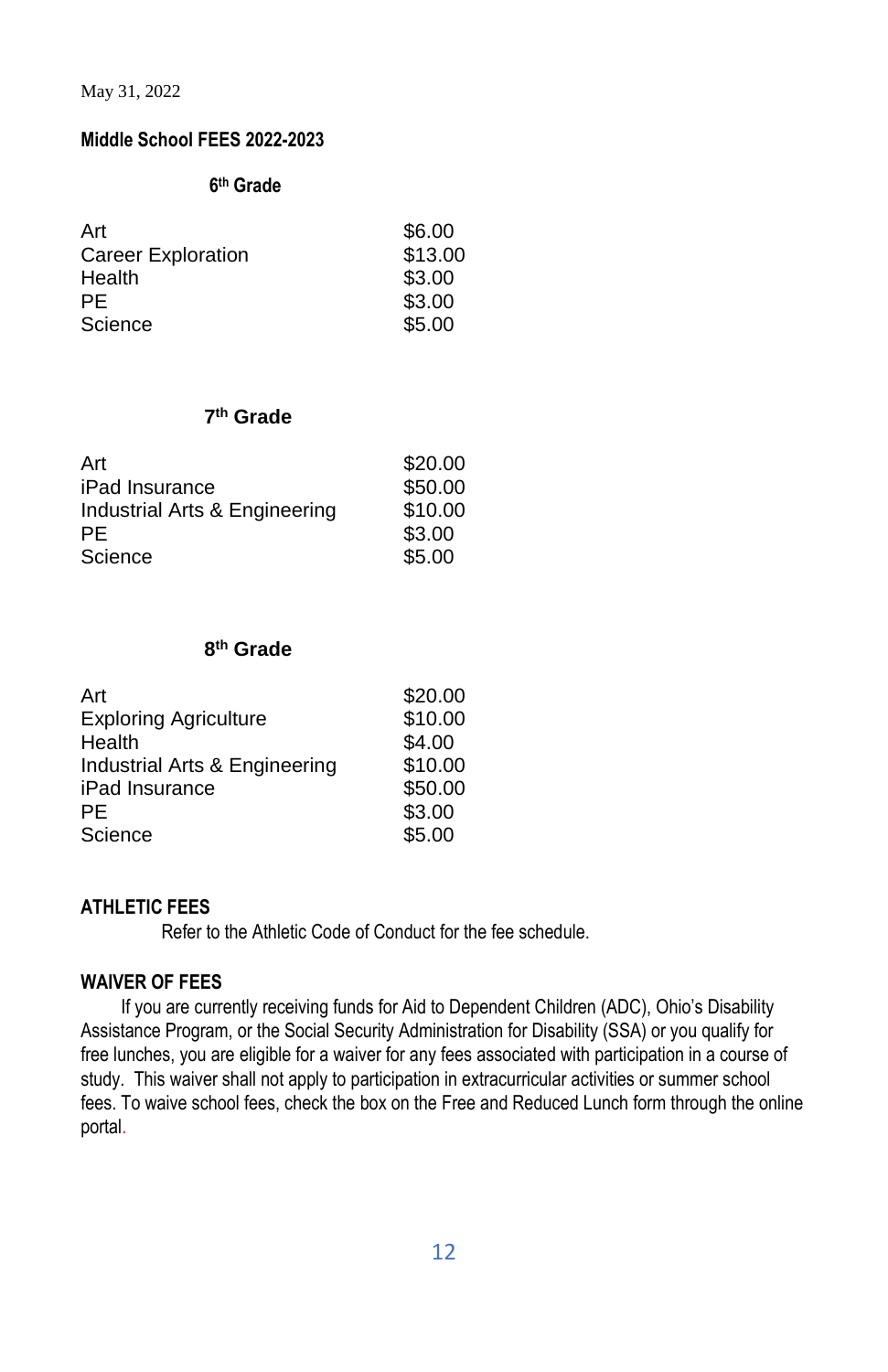## **NON-SUFFICIENT FUNDS**

If your check is returned to us unpaid for nonsufficient funds (NSF), your account will be debited electronically for both the face amount of the check plus applicable returned check and collection fees by ecolect, LLC.

## **STUDENT RECORDS**

The teachers, counselors and administrative staff keep many student records. There are two basic kinds of records—directory information and confidential records. A confidential records request can be made available upon request from a parent, guardian or a Records Control Officer in writing within five (5) business days from the date of this notification. Confidential records contain educational and behavioral information that has restricted access based on the Family Education Rights and Privacy Act (FERPA) and Ohio law. This information can only be released with the written consent of the parents/guardian, the adult student, or a surrogate. Included in the confidential records may be test scores, psychological reports, behavioral data, disciplinary actions and communications with the family and outside service providers. The school must have the parents'/guardians' written consent to obtain records from an outside professional or agency. Confidential information that is in a student's record that originates from an outside professional or agency may be released to the parent/guardian through the originator and parents/guardians should keep copies of such records for their home file. Parents/guardians may also provide the school with copies of records made by non-school professional agencies or individuals. Students and parents have the right to review educational records generated by the school district, request amendment to these records, insert addendum to records, and obtain copies of such records. Copying costs may be charged to the requestor. If a review of records is wanted, please contact the counselor, in writing, stating the records desired. The records will be collected and an appointment will be made with the appropriate persons present to answer any questions there may be.

## **STUDENT FUNDRAISERS**

Students may participate in only school approved fundraisers when soliciting within the school. Items are not to be brought into the school to be sold. *Money and/or merchandise should not be exchanged between students for any reason.* 

## **TELEPHONE USE**

The office telephone may be used for illness or emergencies with permission from the principal, secretary, or a teacher. *At no time are personal cell phones to be utilized to contact a parent etc., unless special permission has been granted by a teacher, principal, secretary or nurse.* 

## **TRANSFER OUT OF THE DISTRICT**

If a student plans to transfer from North Fork Local Schools, the parent must notify the guidance counselor or the secretary. School records shall be transferred within fourteen (14) days to the new school district.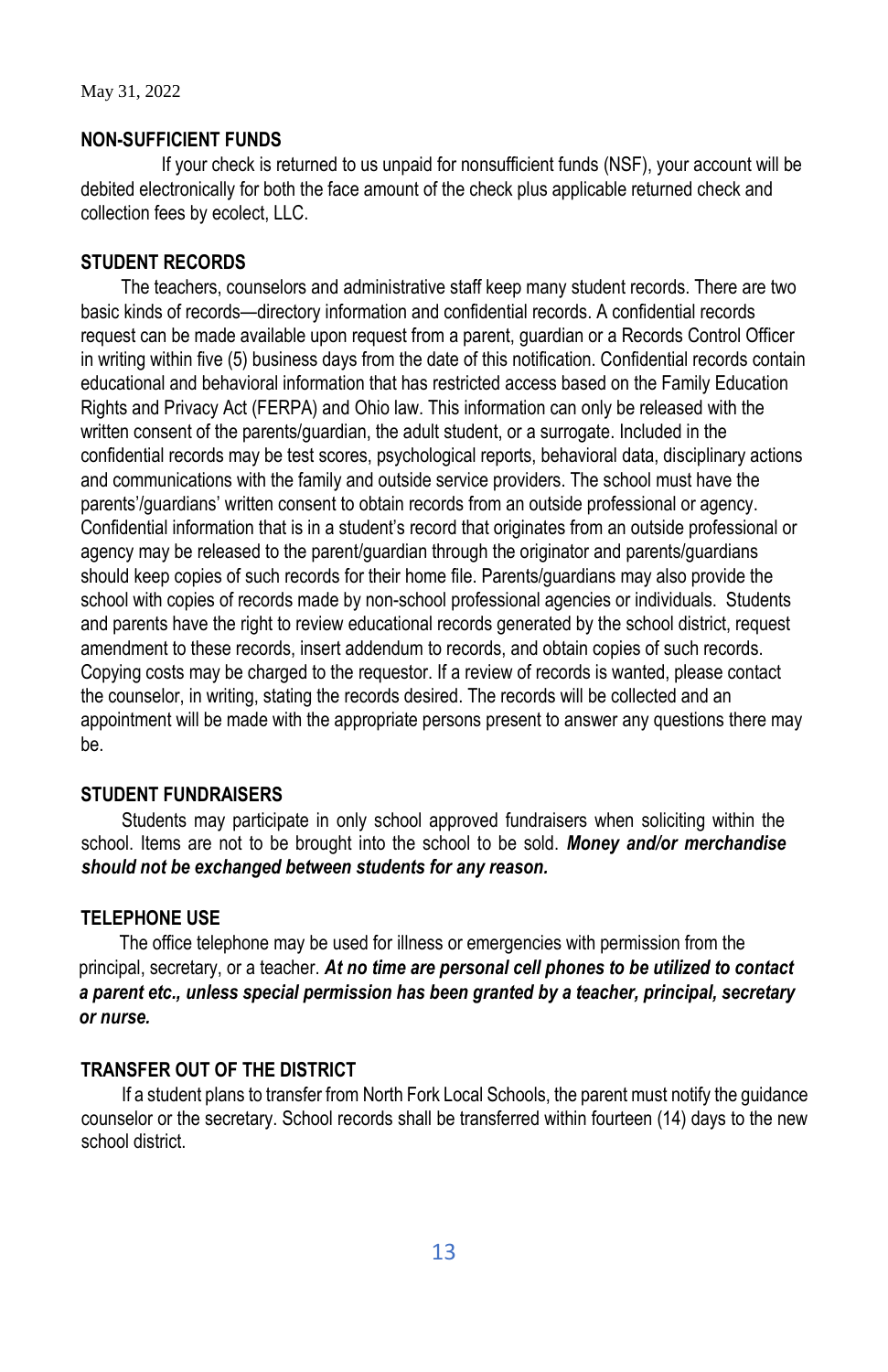#### **COMPUTER ACCEPTABLE USE AGREEMENT**

The policy can be found on the District website: <https://www.northfork.k12.oh.us/Technology>

## **IPAD LOAN AGREEMENT**

The policy can be found on the District website: <https://www.northfork.k12.oh.us/Technology>

Section 3 – Academics

#### **FIELD TRIPS**

Field trips are academic activities that are held off school grounds. There are also other trips that are part of the co-curricular program. No student may participate in any school-approved trip without parent/guardian consent. Student Code of Conduct rules apply to all field trips. Parents/guardians have the right to deny participation. Any student not participating will be given schoolwork of an enrichment nature while the other students are gone.

## **GRADES AND GRADING**

Utica Middle School has a standard grading procedure, as well as additional notations that represent work in progress or incomplete work. The purpose of a grade is to indicate the extent to which the student has acquired the necessary learning. In general, students are assigned grades based upon test results, homework, projects and classroom participation. Each teacher may place a different emphasis on these areas in determining a grade and will so inform the students at the beginning of the course work. If a student is not sure how his/her grade will be determined, s/he should ask the teacher. The school uses the following grading system:

A 90-100 B 80-89 C 70-79 D 60-69 F 59 and below

All grades are used in calculating the final grade. These include four nine-week grades and semester/final examinations if given. Grades will be recorded in the grade book as letter grades. All grades will be averaged from the student's recorded letter grades.

## **ELIGIBILITY**

FOR STUDENTS ENROLLED IN GRADES 7 & 8:

A student enrolling in the seventh grade for the first time will be eligible for the first grading period regardless of previous academic achievement. Thereafter, in order to be eligible, a student in grade 7 or 8 must have received passing grades in a minimum of four five subjects in the preceding grading period in which the student was enrolled AND can't have 2 F's in the grading period.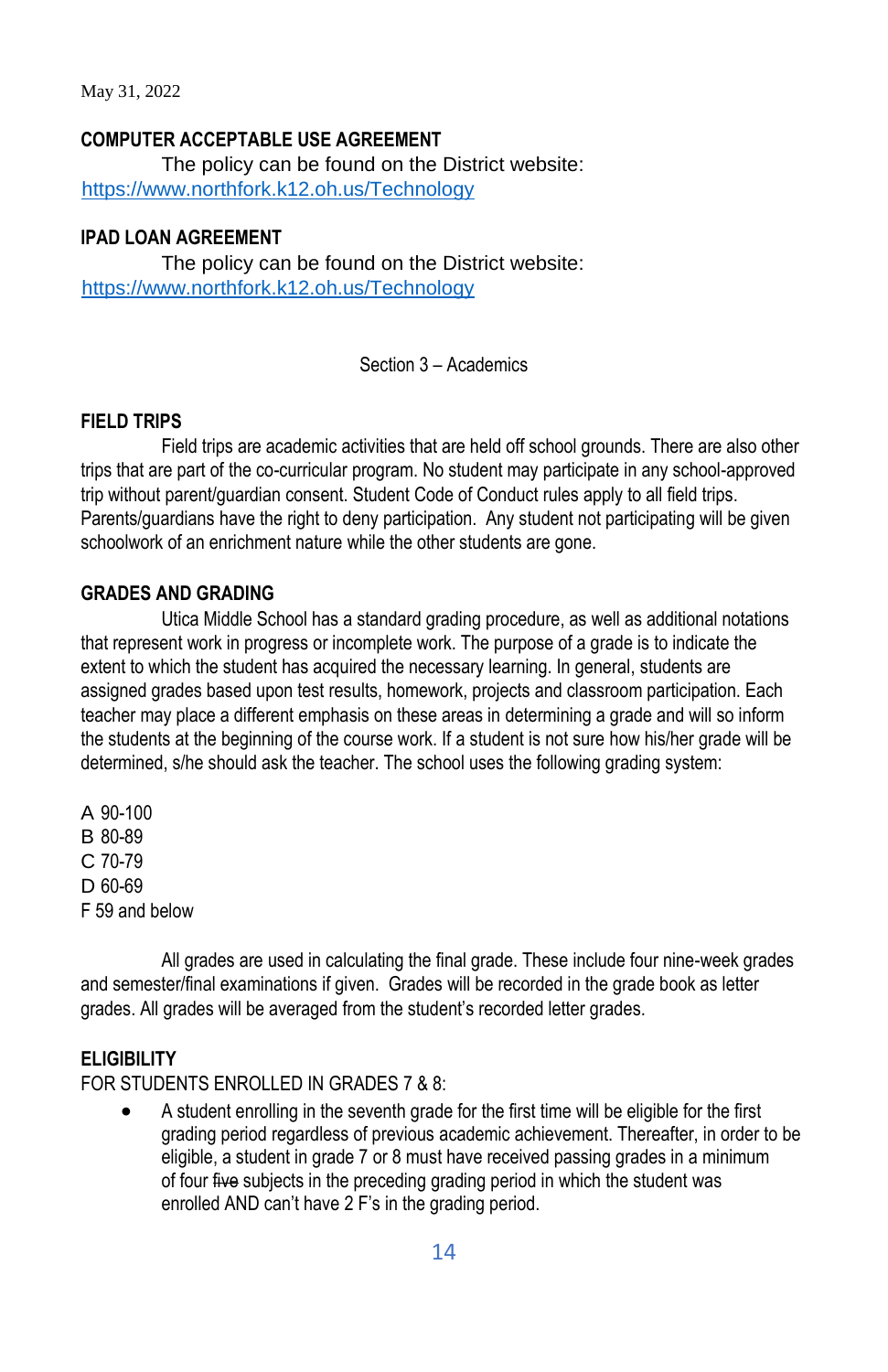#### All PARTICIPANTS

Will have their scholastic eligibility checked at the midterm each 9 weeks. Students may be placed on Academic Probation for 1 week if they meet any of the following conditions: 1. The student is not passing 5 classes. 2. The student has at least 1 F in a core class. The student must be passing 5 classes AND have Zero F's in core classes by the end of the 1-week probation period to remain eligible. If the student is still not passing 5 classes AND is still failing a core class at the end of the probation period they will become ineligible for 1-week periods until they meet the requirements.

Eligibility requirements are clearly defined in the Ohio High School Athletic Association Constitution and Bylaws. Ultimately, the understanding of and acknowledgement to meet all eligibility requirements falls upon the student-athlete and his/her parent/guardian.

## **SCHOOL COUNSELOR SERVICES**

A school counselor is available to talk with individuals or small groups about their academic, personal or social concerns. As the counselor assists students in discussing emotions, sorting out difficulties, problems, and exploring options, it may help the student to understand the steps to decision-making or the problem-solving model. Referring the student for additional resources will be made as necessary. Other opportunities for the learning of important information to assist students may include classroom visits, where such topics may be covered: Study and Organizational Skills, Communication Skills, Problem-Solving, Decision-Making, Stress Management/Test Anxiety, Career and Educational Planning, and Conflict Resolution. Guidance services also include assistance to teachers and parents and coordination of school programs and events, all contributing to the learning environment.

#### **HOMEWORK**

Homework will be assigned to reinforce skills learned in school and to develop responsibility in completing tasks. Homework can be defined as unfinished classwork, long term projects, weekly review sheets, studying for tests, quizzes, math facts, etc. Each teacher will communicate their Homework Expectation Policy in the classroom and posted on their website. Parents/guardians should check the student's assigned/graded work in Progress Book. The office will collect homework for absent students **at the parent/guardian's request**. Homework, tests, reports, or projects that were assigned in advance of the absence are due upon returning, if no additional information/material was provided during the absence. A student is allowed an amount of time equivalent to the time of absence to make-up assignments.

#### **HONOR & MERIT ROLLS**

The HONOR ROLL recognizes those students who have achieved a 3.5 - 4.0 grade point average each grading period. The MERIT ROLL recognizes a student who has achieved a 3.0 - 3.49 grade point average. All subjects are considered when calculating Honor Roll and Merit Roll.

## **PARENT/TEACHER CONFERENCES**

Utica Middle School will hold Parent/Teacher conferences on specific dates throughout the year. Please check the school website for dates and scheduling instructions of Parent/Teacher conferences. These occasions are meant to help open the lines of communication between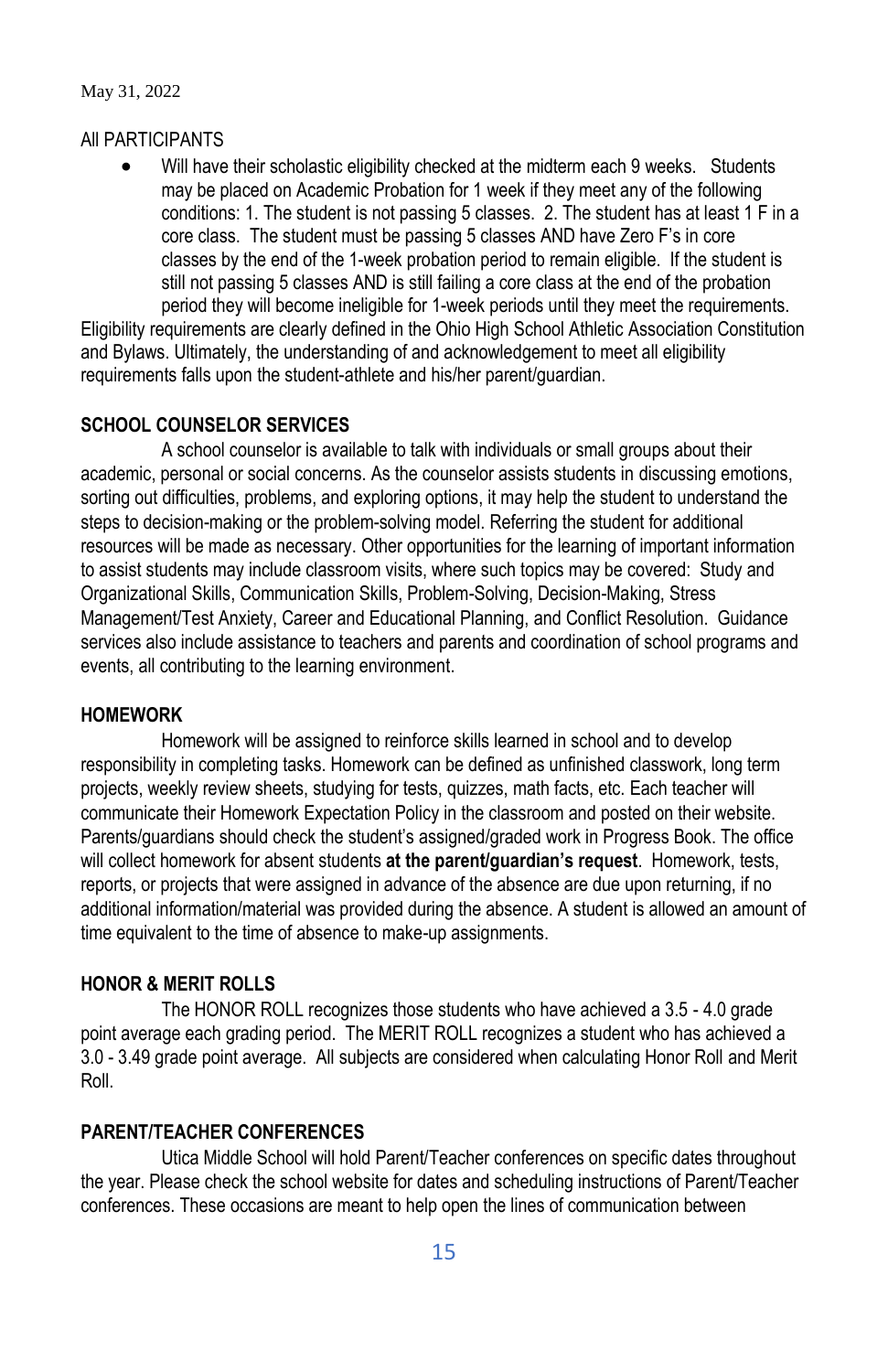parents/guardians and teachers. If additional time or conferences are needed, arrangements may be made through the teacher or by contacting the office.

## **PROGRESS REPORTS/REPORT CARDS**

Progress reports will be sent out to all students during each grading period. Report cards will be issued after each nine weeks of instruction and can be found on Progress Book. Please contact the school secretary for a paper copy. All incomplete work should be made up within one week after the end of the grading period. Incomplete work not made up within this time may result in a failing mark being recorded. Parents/guardians have on-going access to their student's academic progress through Progress Book. Contact the middle school office for information on how to receive login information.

## **PROMOTION, RETENTION, PLACEMENT**

In making decisions concerning proper grade level assignment, **retention and promotion**, the following areas will be taken into consideration in grades 6-8:

- 1. student's academic progress
- 2. developmental age of the student
- 3. social and emotional well-being of the student
- 4. attendance of the previous year
- 5. test results

In cases of **retention,** the parent/guardian will be contacted in advance, although the final decision will rest with the principal, with an appeal to the superintendent. Retention is viewed as another opportunity for growth at a particular level. **Placement** in the next grade may be noted on record rather than promotion if a student's work continues to be unsatisfactory after retention.

#### **STUDENT ASSESSMENT**

To measure student progress, students will be tested in accordance with Ohio State Standards and District policy. Unless exempted, each student will be expected to pass the appropriate state-mandated achievement assessment. Additional group tests are given to students to monitor progress and determine educational mastery levels. These tests are used to help the staff determine instructional needs.

#### **PARENT COMPLAINT**

 Parents wishing to file a complaint about a school employee may obtain a "parent complaint" form from the school office or on the District's web site. After the form is completed and submitted to the building principal, the process of solving the complaint will begin. Before a complaint is filed, please try to resolve the issue with the teacher through communication.

## **Section 4 – Transportation**

## **BUS TRANSPORTATION TO SCHOOL**

The purpose of school bus transportation is to deliver students to and from school. Transportation will be to and from the student's home or pick-up point and school ONLY. Upon dismissal, all students are expected to board their buses. Due to overflow on bus routes, students will not be permitted to ride a bus that is not their assigned bus.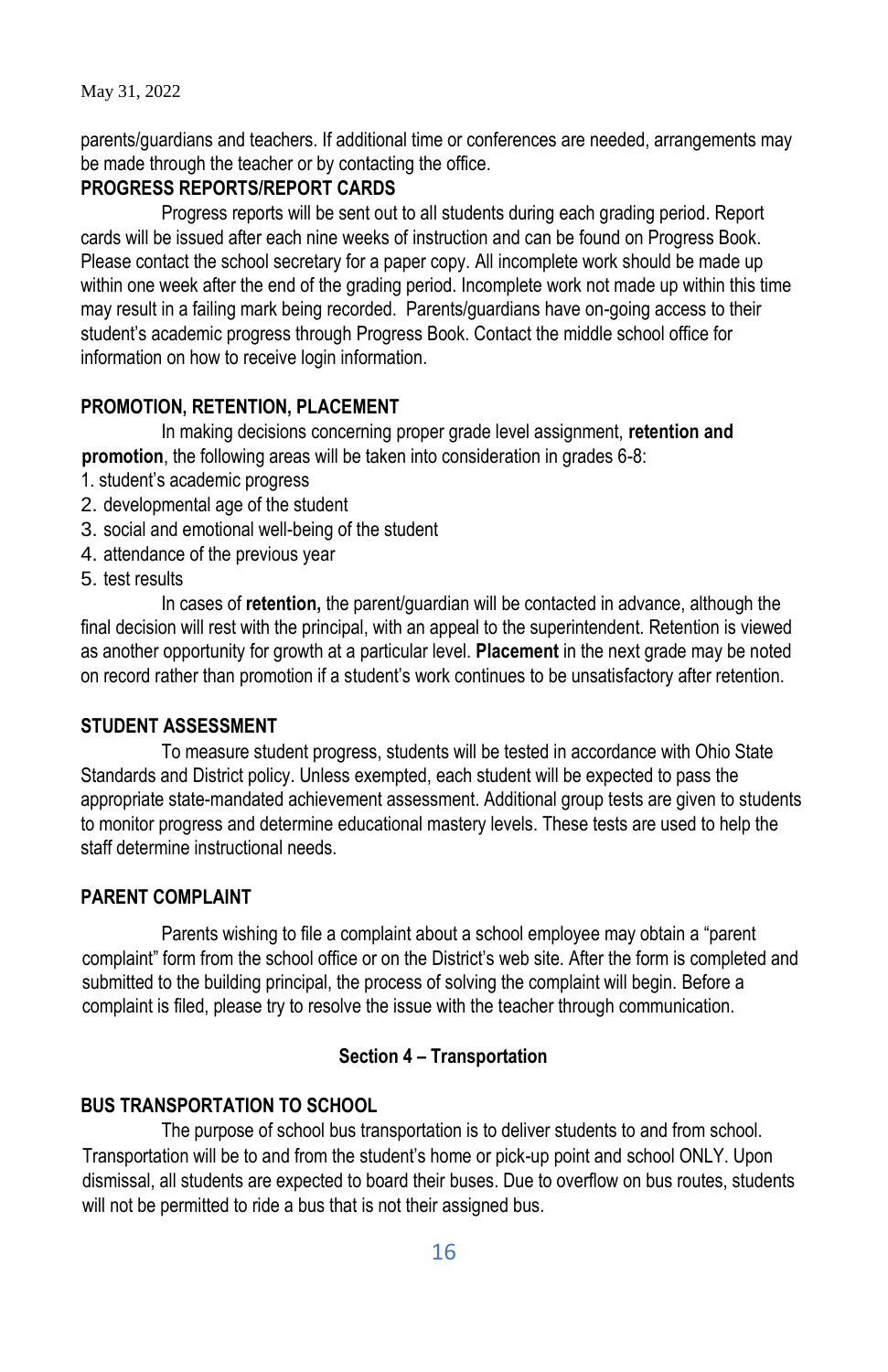## **BUS CONDUCT**

**Bus transportation is a privilege.** If a student exhibits unacceptable behavior on the school bus, loss of bus privileges can occur. When riding the bus to and from school, or while on a field trip, students are required to observe the following safety rules. Failure to comply will result in disciplinary action against the student and may even result in having the student removed from the bus.

- 1. Observe classroom conduct.
- 2. Be courteous, use no profane language.
- 3. Do not eat or drink on the bus.
- 4. Keep the bus clean.
- 5. Co-operate with the driver.
- 6. Do not smoke or use tobacco.
- 7. Do not damage bus or equipment.
- 8. Stay in your seat.
- 9. Keep head, hands, and feet inside bus.
- 10. Do not fight, push, or shove.
- 11. Do not tamper with bus equipment.
- 12. Do not bring pets on the bus.
- 13. Do not bring flammable material on the bus.
- 14. The bus driver is authorized to assign seats.
- 15. Have a safe trip.

## **PENALTIES FOR INFRACTIONS**

A student who becomes a behavior problem on the bus shall be disciplined in accordance with the Student Discipline Code and may be deprived of the privilege of riding on the bus. The Board of Education has authorized the installation of video cameras on school buses for purposes of monitoring student behavior. If a student is reported to have misbehaved on a bus and his/her actions were recorded on videotape, the tape will be submitted to the principal and may be used as evidence of the misbehavior. Since these tapes are considered part of a student's record, they can be viewed only in accordance with Federal law. The driver will report misconduct in writing to the principal. Violation of the rules will generally result in a warning, or a bus suspension. *Extreme offenses* may result in removal from the bus, school suspension or expulsion even if on the 1st offense.

## **PARENTAL TRANSPORTATION TO SCHOOL**

Parents/guardians transporting their student to school are asked to drop them off and pick them up on the North side of the building. Please follow the signs to ensure the safety of all students and other drivers.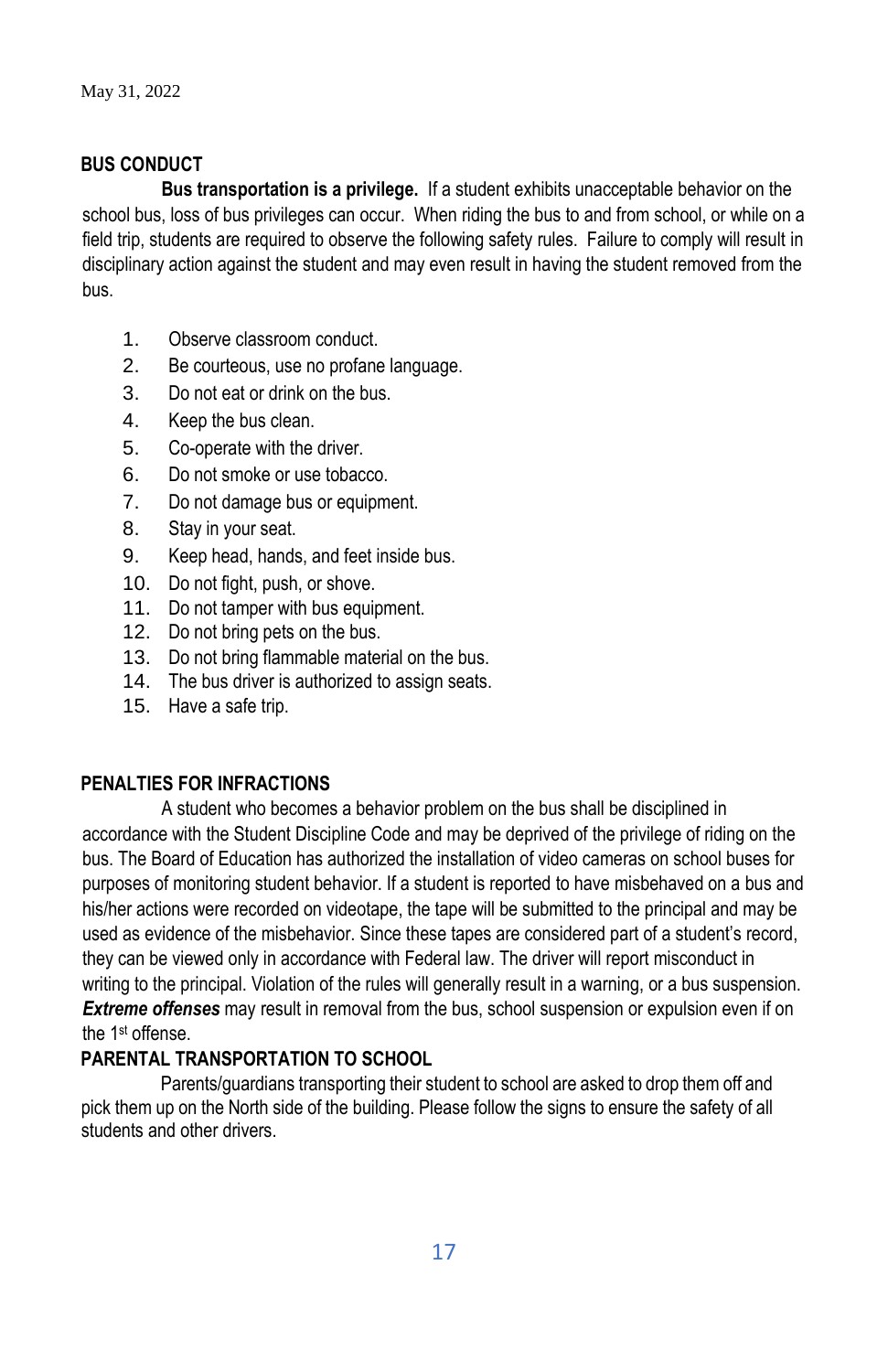# **Section 5 – ATTENDANCE**

The faculty and administration of the North Fork Local School District believe that regular school attendance is one of the best indicators of a student's academic success. Regardless of the reason for absence, each missed class interferes with a student's ability to master the skills necessary to be successful in school. It is the responsibility of the parent/guardian to ensure that their student maintain consistent, punctual, daily attendance.

Section 3321.04 of the Ohio Revised Code states that every parent, guardian, or other person having charge of any child of compulsory school age (between 6 and 18 years of age) must send such child to a school which conforms to the minimum standard prescribed by the state board of education for the full time the school attended is in session. Such attendance must begin within the first week of the school term, or within one week of the date on which the child begins to reside in the district.

The statutes governing school attendance are very specific and leave specific guidelines to school authorities for regulation of student attendance. As outlined in the ORC and Board Policy, the following are legitimate reasons for an excused absence from school:

- 1. Personal illness (a written physician's statement verifying the illness may be required)
- 2. Illness in the family necessitating the presence of the child
- 3. Quarantine of the home
- 4. Death in the family
- 5. Work at home due to the absence or incapacity of a parent or guardian
- 6. Observance of a religious holiday
- 7. Medical or dental appointments (a written physician or dentist statement verifying the appointment may be required)
- 8. Medically necessary leave (ordered by a doctor)
- 9. Emergency or set of circumstances the Superintendent constitutes as a good and sufficient cause for absence from school.

Absences from school for reasons other than those listed above will be considered unexcused.

# **ATTENDANCE POLICY**

Attendance is taken at the beginning of each school day and reported directly to the office. Students are expected to be on time to school and classes.

**Absences** - Students entering school more than one-half hour after the school start time will be counted as an unexcused absence unless a professional excuse is provided to the office. In addition, students leaving more than one-half hour before the end of the school day will be counted as an unexcused absence unless a professional excuse is provided to the office. Absences could vary in classes according to the time the student arrives at school. Professional excuses must be on business letterhead or a business form. Professional excuses must be submitted to the office within three (3) days after the student returns to school, otherwise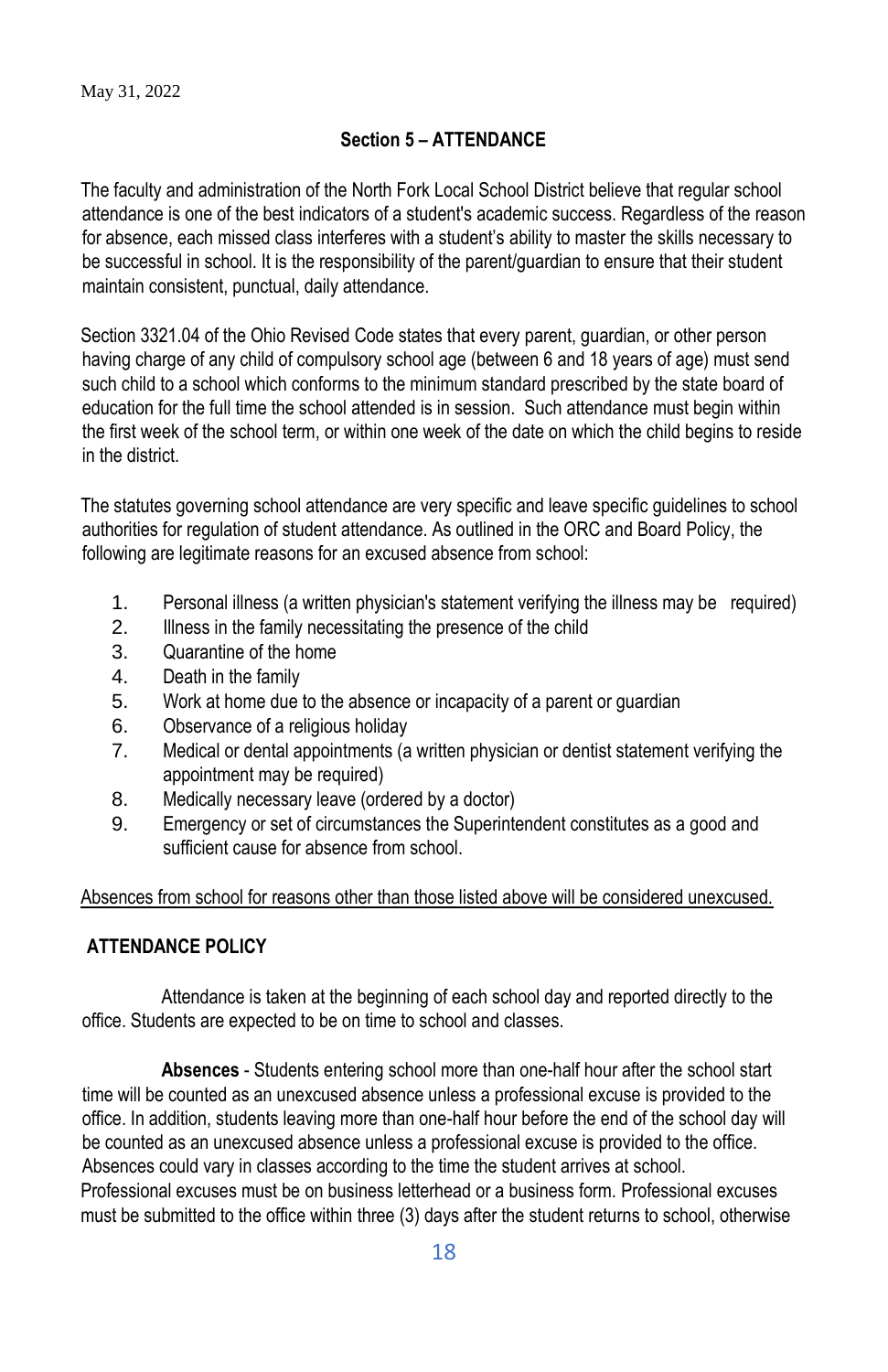the absences will not be recorded as professional excuses. Parent notes will not be counted as professional excuses.

**Truancy** – **"Habitual Truant"** - Any child between the ages of six and eighteen, i.e. compulsory school age, who is absent from school without legitimate excuse for 30 consecutive hours, 42 hours within a school month, or 72 hours within one school year, will be referred to the county attendance officer. Students meeting the definition of habitual truant may also be referred to the Juvenile Court in their county of residence. This referral may result in a complaint being filed against the student and/or parents.

**Tardiness** - (Late to school or class)– Students are expected to be to school and in class on time. Teachers are to report to the office on a discipline report form any student who has been tardy to class three (3) times in a grading period.

Excessive Tardiness Consequences:

- Fourth Tardy: Lunch detention from the office.
- Fifth Tardy: Lunch detention from the office.
- Sixth Tardy: After school detention.
- Seventh Tardy: After school detention.
- Eighth Tardy: Referral for additional discipline.

## **STUDENT SIGN OUT/SIGN IN PROCEDURE**

Any student leaving school during the day must be signed out in the Middle School office by parent, guardian, or preauthorized adult.

Students are not permitted to leave or ride with anyone other than their parent/guardian or an adult designated by their parent/guardian. Students returning to school after signing out must sign in at the Middle School office upon arrival. Students arriving late for school must sign in at the Middle School office.

# **NOTIFYING THE SCHOOL OF ABSENCES**

 Regular attendance is important for the continuity of the educational process. Automated calls from our One Call System will go out around 10:00 am each day. We ask that *PARENTS/GUARDIANS CALL THE SCHOOL WHEN THEIR STUDENT IS ABSENT* and provide the student's name and reason for the absence. Parents may leave a message on voicemail if needed. If the school is not contacted by the parent/guardian, the school will make a reasonable attempt to contact the parent/guardian at home or work. Please do not be offended if we call to verify the student absence as this call is only to ensure the student's location and safety.

**Upon their return to school, the student will have three (3) days to provide the office with a written note from their parent/guardian or a note from a medical professional stating the date and reason for the student's absence.**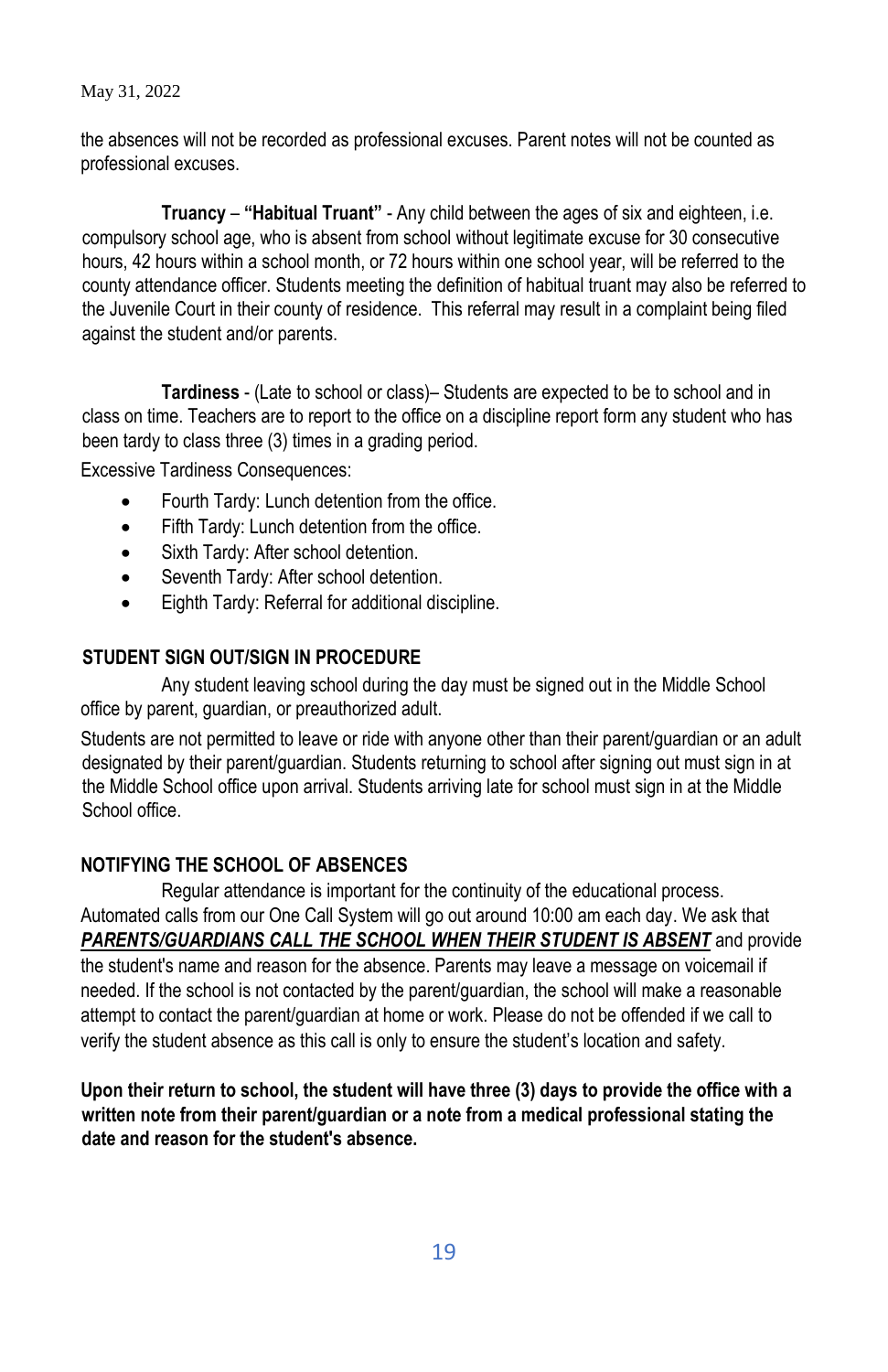## **SCHOOL PROCEDURE FOR REPORTING ABSENCES TO PARENTS**

Every reasonable attempt will be made to inform parents/guardians by mail when their student has accumulated 30 consecutive hours, 42 hours in one month, or 72 hours in one school year of unexcused absence from school. Students who meet any of these "habitual truant" triggers may be referred to the county attendance officer and a diversionary hearing may be held involving the student, parent, attendance officer, and officer of the Juvenile Court.

## **MISSED ASSIGNMENTS & MAKE-UP WORK**

**It is the responsibility of the student to arrange for and complete missed assignments due to absence.** Students should either email their teachers during the absence or immediately upon return to school, make the necessary arrangements with their teachers for collecting and completing missed assignments. Students will be permitted one day for each excused absence day to turn in the assignments for full credit. If the student is absent on a day in which a test is given, the student will be responsible to take the test on the day they return or at the discretion of the teacher.

Requests for these assignments should be received by the office no later than one-half hour after the start of school and can be picked up after 2:30 pm. Assignments will only be collected by the office for students who have missed three or more consecutive days of school.

## **BULLYING**

## **What is Bullying?**

Ohio law (Ohio Revised Code (ORC) 3313.666(B) (E) defines bullying as harassment and intimidation in Ohio schools as any intentional written, verbal, graphic, or physical act that a student or group of students exhibits toward another particular student more than once (repeatedly), and the behavior both:

- Causes mental or physical harm to the other student;
- Is sufficiently severe, persistent, or pervasive that it creates an intimidating, threatening, or abusive educational environment for the other student.

Harassment, intimidation, or bullying also means electronically transmitted acts (i.e., internet, email, cellular telephone, personal digital assistance (PDA), or wireless hand-held device) that a student or a group of students exhibits toward another particular student more than once, and the behavior both causes mental and physical harm to the other student, and is sufficiently severe, persistent, or pervasive that it creates an intimidating, threatening, or abusive educational environment for the other student.

Aggressive behavior is defined as inappropriate conduct that is repeated enough, or serious enough, to negatively impact a student's educational, physical, or emotional well-being. This type of behavior is a form of intimidation and harassment, although it need not be based on any of the legally protected characteristics, such as sex, race, color, national origin, marital status, or disability. It would include, but not be limited to, such behaviors as stalking, bullying/cyberbullying, intimidating, menacing, coercion, name calling, taunting, making threats, and hazing.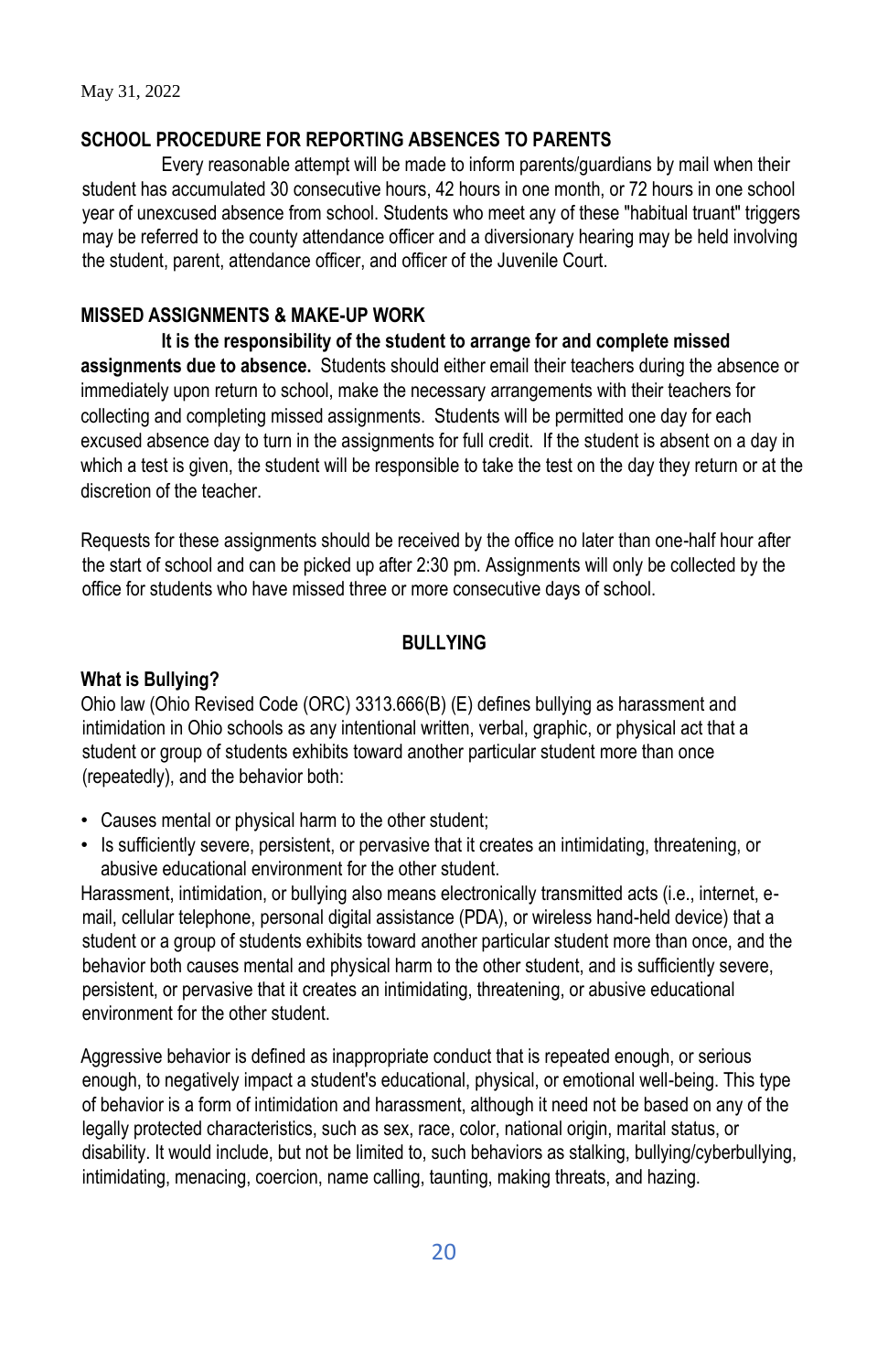Facts to know about bullying:

- Bullying is disrespectful and can be dangerous, humiliating and life threatening.
- Bullying on the basis of race, ethnicity, religion, disability or sexual orientation is a form of bias or hate and should not be dismissed as teasing.
- Bullying behavior that continues into adulthood may turn into violent behavior toward strangers, friends and family.

# Questions Administrators ask:

- 1. Is the act intentional?
- 2. Did the act occur more than once?
- 3. Did both parties actively participate?
- 4. Did the act cause mental or physical harm?
- 5. Is the act severe, persistent, or pervasive (spreading) which creates an abusive educational environment?
- 6. Did the repeated act have a negative impact on the educational, physical, or emotional wellbeing of the other student?

# Actions taken:

- 1. Did an investigation take place to any written or verbal reported cases of bullying?
- 2. Document the incident in writing
- 3. Were remedial or disciplinary steps put in place to eliminate any verified act of bullying or harassment?
- 4. Keeping confidentiality and FERPA in mind -were the parents notified of the investigation, students involved, and outcome?

# **How can parents/guardians help prevent bullying?**

Parents/guardians are their children's first teachers. Whatever parents/guardians say and do at home, their children are likely to imitate and repeat in other settings. The most important skills that parents/guardians can teach their children are to speak and act in respectful ways and to solve problems fairly and peacefully. Here are suggestions to help parents/guardians teach by example:

# **At Home:**

- Talk with children often and listen carefully to what they have to say.
- Discuss bullying behavior and how hurtful it can be to others.
- Make behavioral expectations clear and be consistent with discipline when siblings and peers engage in hurtful teasing and bullying.
- Help children understand the meaning of friendship by modeling friendly behavior.
- Discuss the fact that all people deserve respect, even though their individual characteristics and personalities may differ from the expected.
- Urge children to tell an adult when they are being bullied.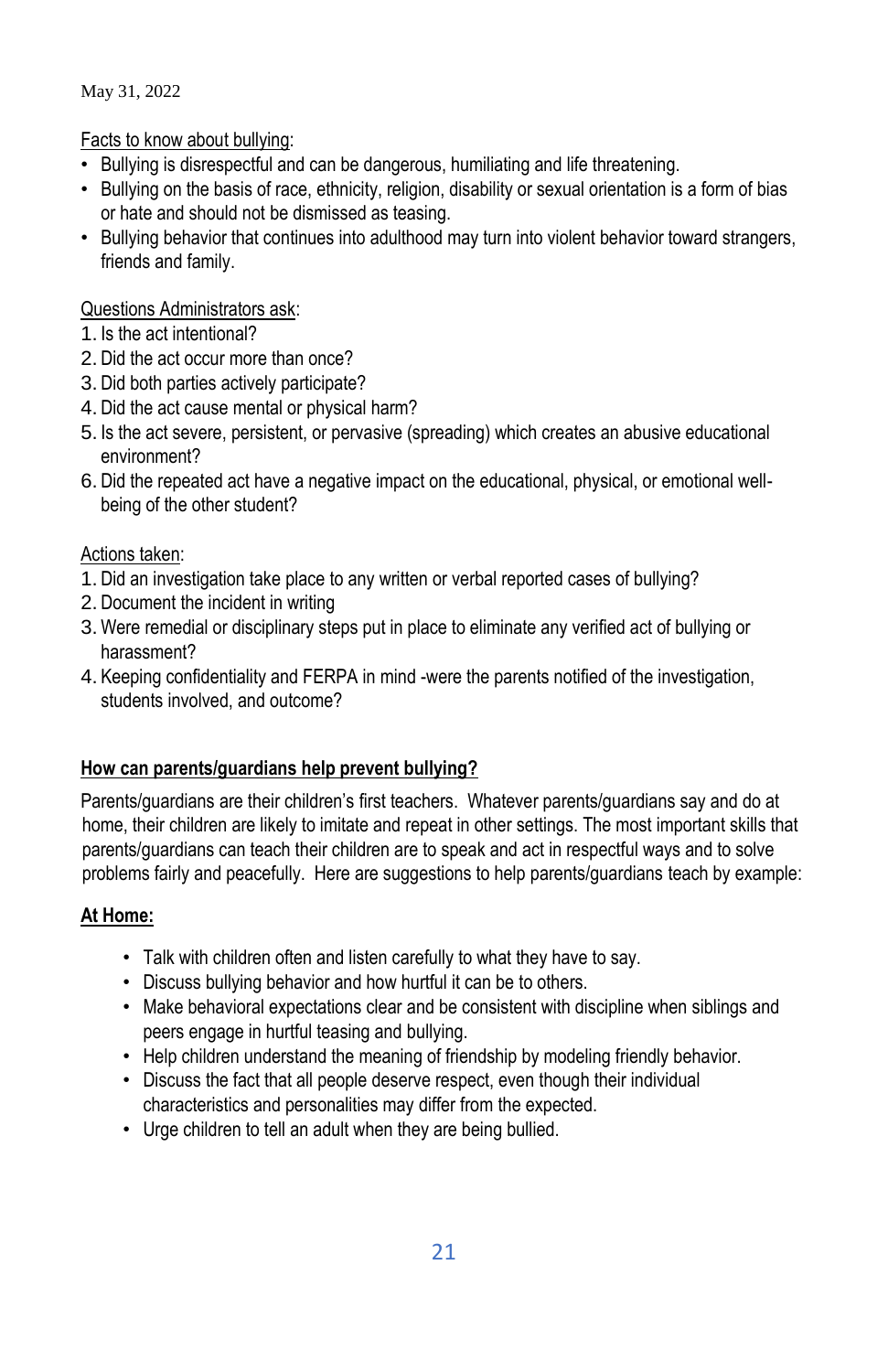## **At School:**

- Learn the school rules, expected behavior and consequences of bullying.
- Participate at school, offer services and attend school-sponsored activities.
- Communicate regularly with your child's teachers.
- Report bullying behavior immediately when you become aware that it is happening.
- Ask for and accept the school's help if your child is a target, a bully or a bystander.

## **Section 6 – Student Conduct**

## **STUDENT CODE OF CONDUCT**

A goal of Utica Middle School is to develop and enhance respectful behavior while protecting and nurturing the physical, social, mental, and emotional growth of our students. Discipline policies and procedures recognize the inherent dignity and rights of each individual. When a student deviates from the standard expected behavior, disciplinary action will be taken. Consequences are designed to help change behavior and guide the student in making more appropriate decisions in the future. Infractions may result in parent conferences, compensatory payment of damages, detentions, alternative (Saturday) school, in-school assignment, out of school suspension, and/or recommendation for expulsion. **Failure to serve the assigned consequences will result in further discipline. The principal reserves the right to deviate from the order of discipline.** 

 The administration and faculty expects that all students will exhibit proper behavior, respect, and common courtesy. This is expected before, during, and after school hours. As required by the Ohio Revised Code 3313.661, the North Fork Board of Education has adopted the **Student Code of Conduct** which outlines those behaviors considered unacceptable in the Middle School and for which a student may be suspended, expelled, or removed.

In addition, the laws of the State of Ohio outline the due process procedures that must be followed in disciplinary matters. A copy of the Student Code of Conduct shall be posted in a central location in the school. Additional copies of the code will be made available to students on request. Repeatedly Violating School Rules - Level of discipline will increase.

## **RULES AND REGULATIONS**

- A. **Damage or Destruction of Property -** Cause or attempt to cause damage to school property, or private property, or school personnel's property; or fail to report damage of school property, or private property, or school personnel's property.
- B. **Theft/Deprivation of Property -** Be in possession or attempt to take into his/her possession the public property or equipment of the school district or the property of any other student, teacher, visitor, or employee of the school district, including computer and other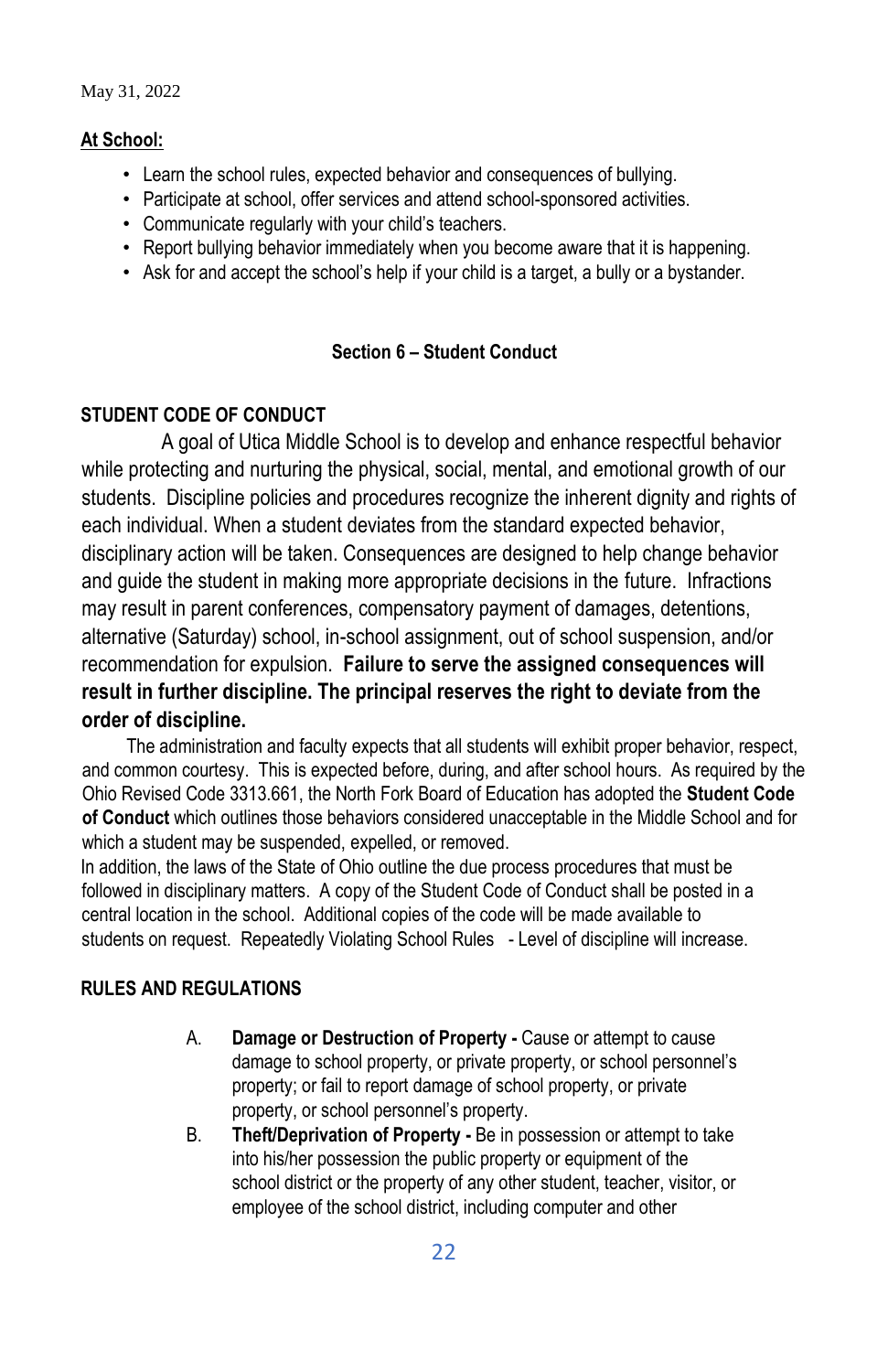copyrighted material; or fail to report the unauthorized possession of school property, or private property, or school personnel's property. See Computer Technology Code of Conduct.

- C. **Unauthorized Touching/Fighting -** Cause or attempt to cause physical injury or harm to another person, assault, threaten, or intimidate another person or encourage others to participate in such misconduct, or personally participate in any manner. In case of unauthorized touching, the disciplinary action assigned will be more severe. Enrollment in an anger management counseling program may be required as well as charges filed with law enforcement agencies.
- D. **Weapons, Dangerous Objects -** Possess, handle, transmit, or conceal any firearm, lookalike firearm, knife, explosive, ammunition, smoke bomb, mace, kubaton, or other dangerous object or any object which might be considered a weapon or instrument of violence or harmful to the health of others (Section 2923.122 ORC) (Refer to Board Policy #5772 for disciplinary action)
- E. **Drugs and Alcohol -** Possess, use, transmit, exhibit symptoms of use of, be under the influence of or transmit any narcotic or hallucinogenic drug, amphetamine, barbiturate, marijuana, alcoholic beverage, controlled substance, counterfeit or look-alike drug, drug paraphernalia, inhalant or mind-altering substance, steroid, or any other harmful substance or intoxicant of any kind; or be involved in any manner with any of the foregoing items or assist anyone who has any involvement or be in the company of anyone while that person is smoking or otherwise ingesting or taking any of these substances. "Possession" includes, but is not limited to, retention on the student's person or in a purse, wallet, locker, or desk. Use of a drug authorized by medical prescription from a licensed physician shall not be considered a violation of this rule so long as a completed Prescribed Medication Authorization form signed by both the parent/guardian and the physician prescribing the medication is presented to the Principal's Office prior to the administration of the medication. Such a medication shall be kept in the security of school personnel. "Under the influence" is defined as manifesting signs of drug, chemical or alcohol misuse such as, but not limited to, staggering, reddened eyes, odor of alcohol or drugs, nervousness, restlessness, falling asleep in class, memory loss, abusive language, or any other behavior not normal for the particular student.
	- 1. Students will be suspended from school for a period of ten (10) days and the principal may recommend to the superintendent that said student be expelled from school, up to the limits of the law. However, the first time a student violates the alcohol and drug rules during their 6<sup>th</sup> through 8<sup>th</sup> grade career, the principal can reduce their suspension to three (3) days providing the student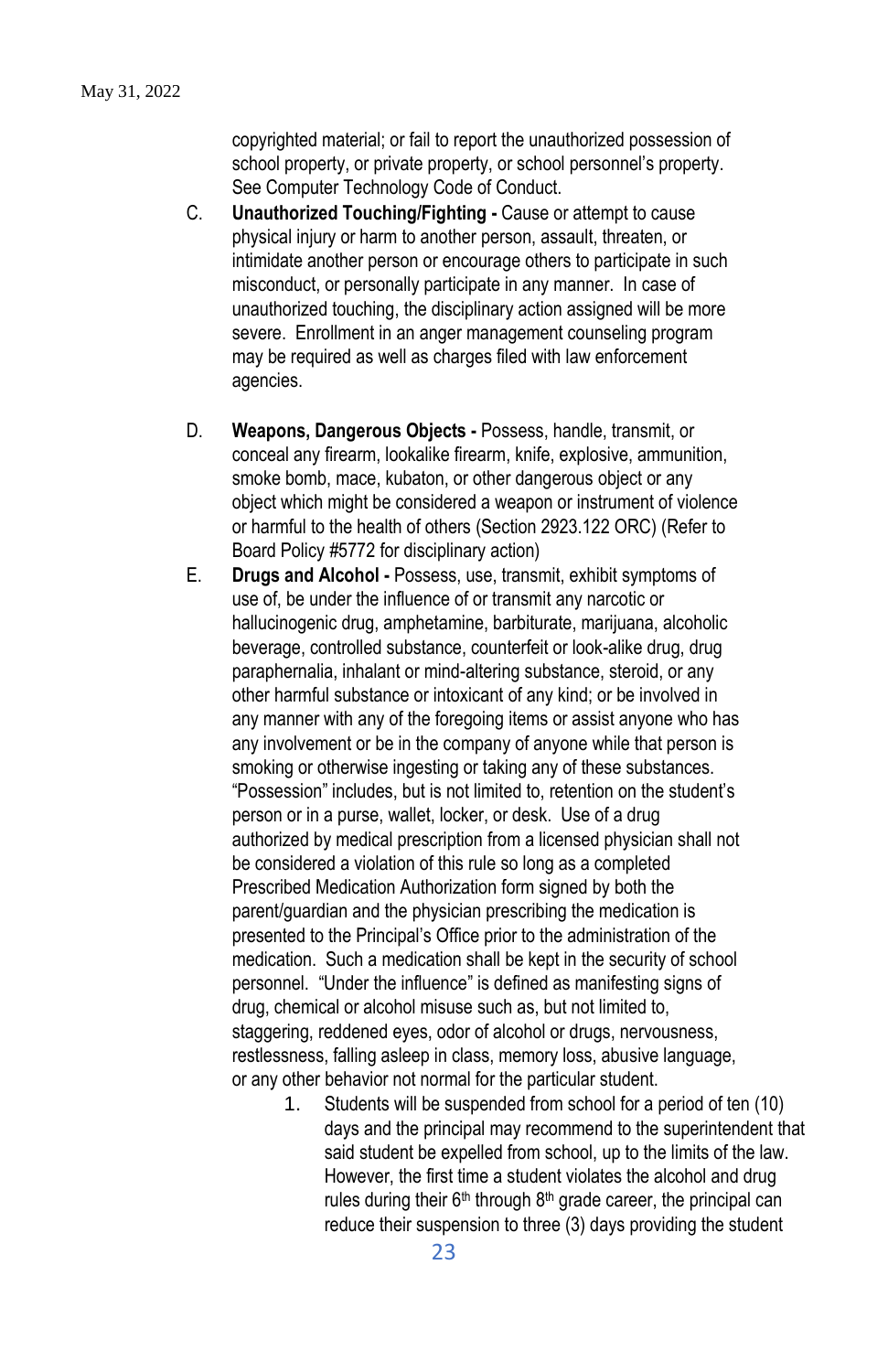submits a negative drug test. Further offenses will receive ten (10) days suspension and a recommendation for expulsion. The recommendation for expulsion could be dropped if a student again enters a substance abuse treatment program.

- 2. Selling drugs will be punished by a 10-day suspension and a recommendation for expulsion.
- F. **Vaping -** Any student caught in the act of inhaling (vaping) or in the possession of an electronic vaporizer, ecigarette or other vaping paraphernalia, will be subjected to discipline as stated under VIOLATIONS, (E) Illegal substances in the Student code of Conduct under Discipline in the Student Handbook.
- G. **Tobacco -** Possess or use tobacco products in any form or material to light tobacco will be subjected to discipline as stated under VIOLATIONS, (E) Illegal substances in the Student code of Conduct under Discipline in the Student Handbook.
- H. **Insubordination -** Defy the valid authority of teachers, administrators, or other school personnel; or be disrespectful of teachers, administrators, or other school personnel; fail to comply with the reasonable directions of teachers, administrators or other school personnel; or be insubordinate
- I. **Attendance -** Be truant or absent from school without proper cause.
- J. **Repeated Tardiness** Students are to be in class on time. Teachers will assign a detention to any student who has been tardy to class three (3) times in a grading period.
- K. **Disruption of School -** Engage in any activity or manner of conduct, either passive or active, that would disrupt or interfere with the operation of the school or any part of the school process including curricular, extracurricular, or co-curricular activities.
- L. **Profane or Improper Language -** Use of profanity, abusive language, or obscene gestures, including indecent exposure, not conducive to the school environment, or possess or transmit (personally or electronically) pornographic or any other offensive material. This includes pornographic material on cell phones and other personal electronic devices.
- M. **False Alarms –** A student shall not cause, attempt to cause, or have any involvement with any false alarm or threat that might cause panic or disruption to the school.
- N. **Unauthorized Material -** Possess, transmit, or display any underground publications, party promotions, or any other unauthorized material that could be disruptive to the school.
- O. **Harassment -** A student shall not harass, intimidate, disparage, incite, provoke, or threaten any other student or school employee or otherwise disrupt the school environment. The North Fork Board of Education has a zero-tolerance policy in reference to sexual or any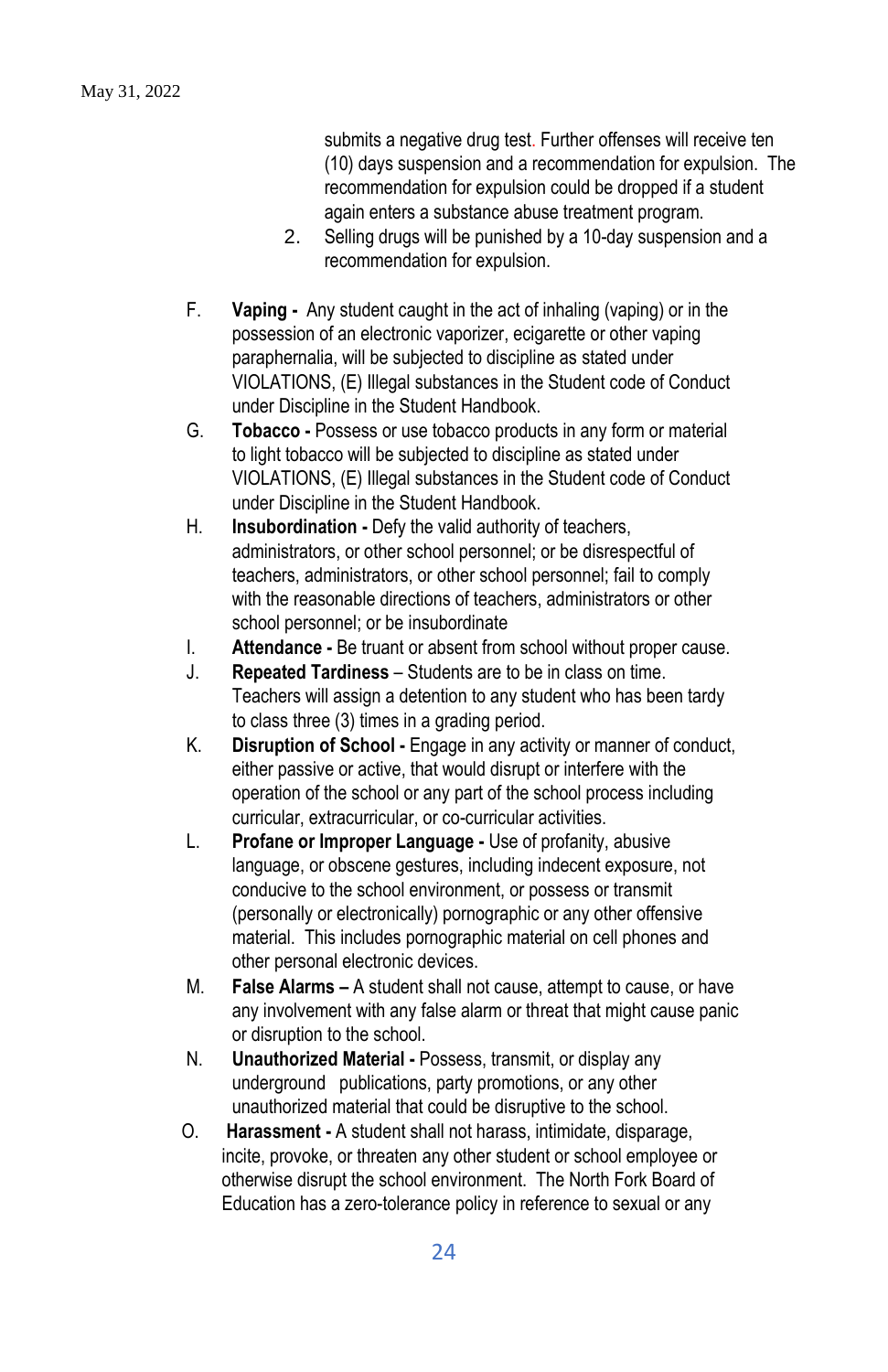other type of harassment. Sexual harassment includes, but is not limited to, unwelcome sexual advances or any form of improper physical contact or sexual remark. Harassment or intimidation includes slurs; profanity; written information; denigrating remarks or actions; obscene gestures; the wearing or display of insignia, signs, buttons, clothing, or apparel; or other verbal conduct including, but not limited to, those based on race, color, national origin, ancestry, citizenship, religion, sexual orientation, handicap, age or sex that have the purpose of:

- 1. Causing or intending to cause any other student or school employee to be reasonably placed in fear of his or her personal safety
- 2. Causing or intending to cause a hostile, intimidating or offensive educational environment for any other student or school employee
- 3. Causing or intending to cause material disruption of the educational process
- 4. Unreasonably interfering with a student's curricular, co-curricular, or extracurricular performance
- 5. Otherwise unreasonably impacting upon a student's educational opportunities
- P. **Gang, Hate Group Activities -** Promote, participate in, identify with or be involved in any manner with gang and/or hate-group related activities
- Q. **Unauthorized Fire -** Set or attempt to set a fire in the school or on the school grounds. This includes, but is not limited to trash cans, lockers, equipment, ect.
- R. **Absence Without Leave –** Leaving school grounds during school hours without permission: A student shall not leave the school grounds from the time of his/her arrival at school until school is dismissed without permission from the office and approval from the parent.
- S. **Personal Communication Devices-** Personal Communication devices include but are not limited to cell phone and smart watches. PCDs are to be kept in student lockers during the school day and not carried on your person. Smart watches may be worn, but can be confiscated if used for communication. Contents of PCDs may be searched if there exists a reasonable suspicion that it may have been used in an activity prohibited by the Code of Conduct. The 1<sup>st</sup> & 2<sup>nd</sup> offense will result in the staff confiscating the device and turning into the office. Student may collect the device from the office at the end of the school day. The 3<sup>rd</sup> and subsequent offenses will result in the parent/guardian needing to pick up the device from the building principal.
- T. **Dress Code Violation** See dress code on page 28 for proper dress attire.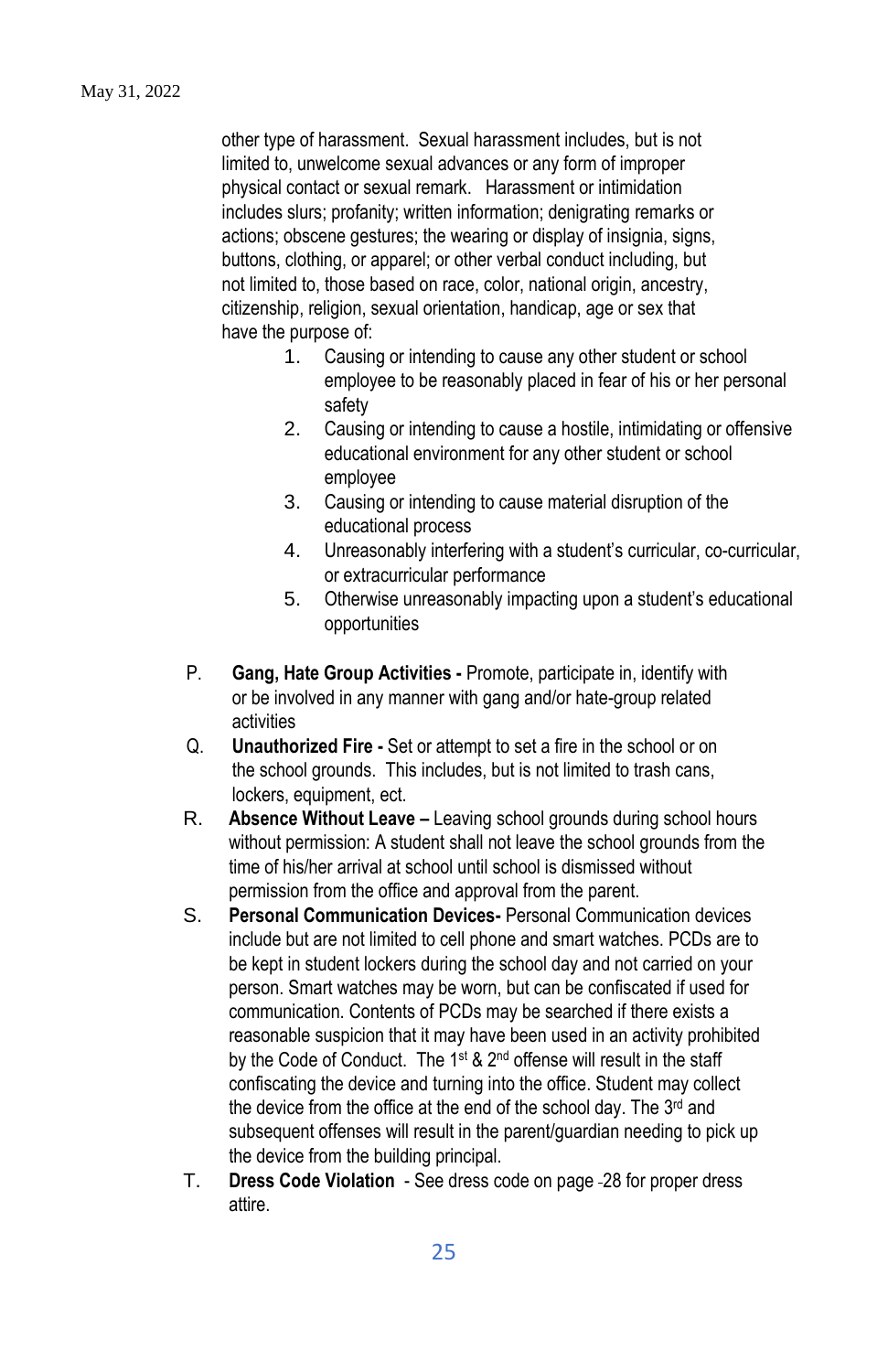- U. **Other Rules Violations -** Violate other rules as listed below
	- Throw objects on or around school property
	- Horseplay
	- Gambling (wagering of bets among students is prohibited)
	- Publicly display affection refers to kissing, embracing, or other display of affection not appropriate in a school setting.
	- Trespass in unauthorized areas (This refers to senior high students in middle school areas and middle school students in senior high areas, as well as areas off destination limits to students).
	- Loiter
	- Misbehavior or hanging out in the restroom or other unauthorized areas
	- Failure to serve detention or other assigned discipline
	- Cafeteria Violations
	- Bus Misconduct
	- **Computer Violations**
	- **Cheating**
	- Out of Assigned Area (Be in an area to which he/she is not assigned. Students shall be in class at all times. If given a pass by a teacher, the student is to go directly to and from (i.e., restroom, copy room, another classroom)).
	- **Dishonest**
	- **Forgery**

NOTE: THIS IS A REPRESENTATIVE LISTING OF RULES AND VIOLATIONS. IT IS NOT A COMPLETE LISTING OF ALL ACTS OF MISBEHAVIOR THAT MAY REQUIRE DISCIPLINARY ACTION. THE ADMINISTRATION RESERVES THE RIGHT TO ASSIGN DISCIPLINARY ACTION AS THE SITUATION DEEMS.

## **APPLICATION OF THE STUDENT CODE OF CONDUCT**

The Student Code of Conduct shall apply to all school premises; to all phases of school operations, including, but not limited to, curricular and extra-curricular activities; while being transported on a school bus or authorized transportation; and at any school sponsored activity; and to any other circumstances such that the conduct in question has an effect of disrupting school operations or otherwise depriving any student of educational interests or opportunities.

## **EXPLANATION OF DISCIPLINE TERMS**

## **SUSPENSION**

1. The Principal may suspend a student for not more than ten (10) school days. The Principal shall give the student written notice of the intent to suspend and the reasons for the intended suspension.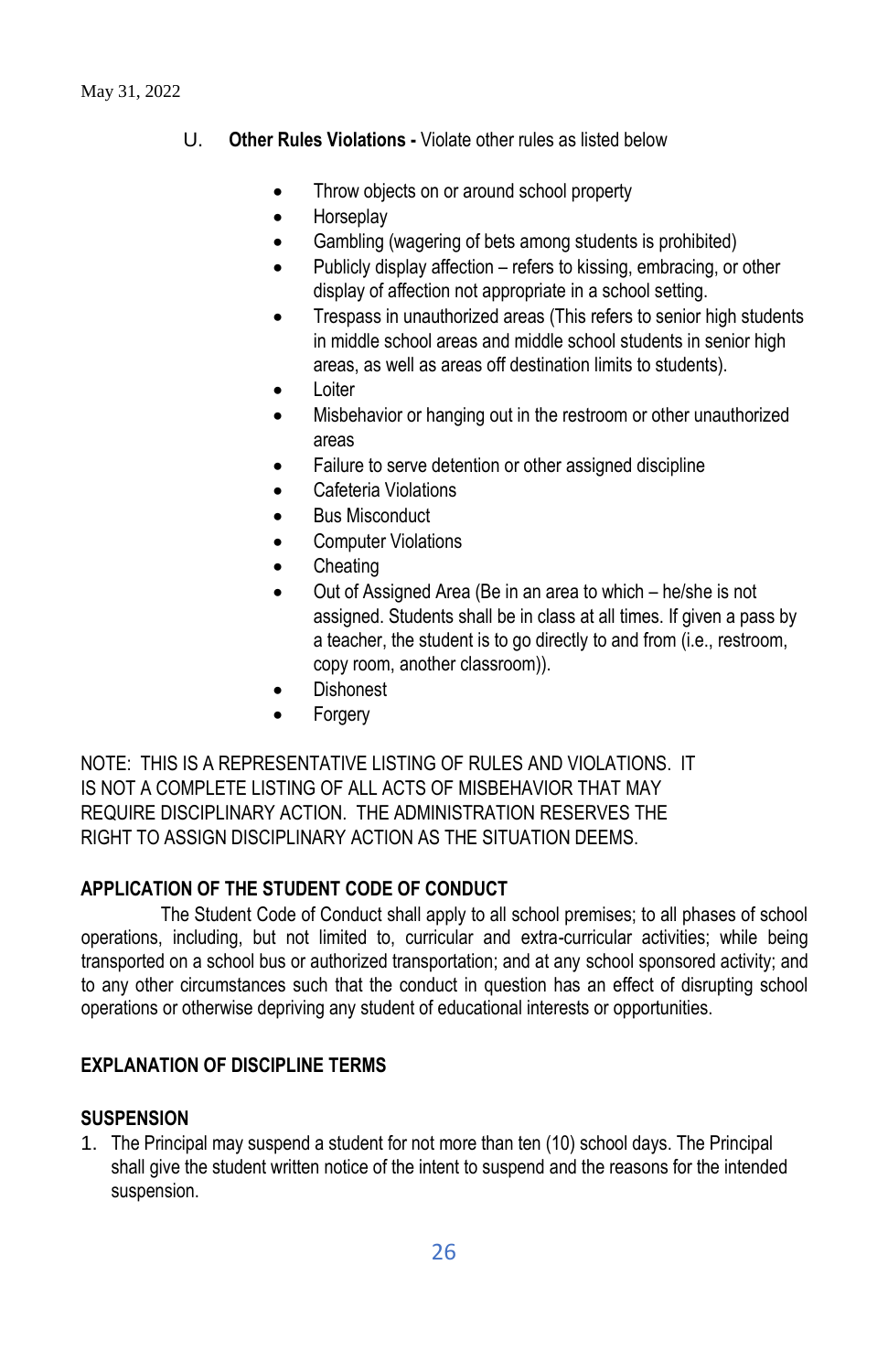- 2. The student shall be provided an opportunity to appear in an informal hearing with the Principal and shall have the right to challenge the reasons for the intended suspension and to otherwise explain his/her actions. This hearing can be held immediately. A parent or guardian will be contacted before any student is sent home to serve a suspension from school. If the school is unable to reach the parent or guardian, a letter will be sent by U. S. mail the next school day and the suspension will begin at a date which will allow time for the delivery of the suspension letter. This letter shall be sent to the parent, guardian or custodian of the student stating the specific reasons for the suspension and the length of it. This letter shall include a notice of their right to appeal the suspension to the Superintendent or Board of Education and the right to be represented by legal counsel at the appeal and to request such appeal to be held in executive session.
- 3. During the time of the suspension students are responsible for all assignments to complete for full credit. O.R.C. 3313.66, 3313.661, Board Policy 5610.
- 4. The Board may, by a majority vote of its full membership or by the action of its designee, affirm the order of suspension or may reinstate such pupil or otherwise reverse, vacate or modify the order of suspension.
- 5. The decision of the Board of Education or its designee may be appealed to the Court of Common Pleas in accordance with Chapter 2506 of the Ohio Revised Code. EXPULSION
- 6. Only the Superintendent may expel a student. Expulsion is the removal of a student for more than ten (10) days duration, but not to exceed the maximum number of days approved by law.
- 7. The Superintendent will give the student and parent written notice of the intended expulsion, including reasons for the intended expulsion. The notice shall also state that the student and parent or representative shall have the opportunity to appear in person before the Superintendent or designee to challenge the reasons for the intended expulsion or to otherwise explain the student's action. The notice shall further state the time and place to appear, which must not be less than three (3) days or later than five (5) days after the notice is given, unless the Superintendent grants an extension of time at the request of the pupil or his parent.
- 8. Within twenty-four hours of the expulsion, the Superintendent will notify the parent and the clerk of the Board of the expulsion in writing. This notice shall include the reasons for the expulsion, the rights of the student or parent to appeal the Superintendent's decision to the Board of Education or its designee, the right to be represented by legal counsel at the appeal and the right that the hearing be held in executive session. O.R.C. 3313.66, 3313.661, Board Policy #5610
- 9. Any action taken by the Board of Education or its designee regarding the expulsion shall take place in public session.
- 10.The Board may, by a majority vote of its full membership or by the action of its designee, affirm the order of expulsion or may reinstate such pupil or otherwise reverse, vacate, or modify the order of expulsion.
- 11.The decision of the Board of Education or its designee may be appealed to the Court of Common Pleas in accordance with Chapter 2506 of the Ohio Revised Code.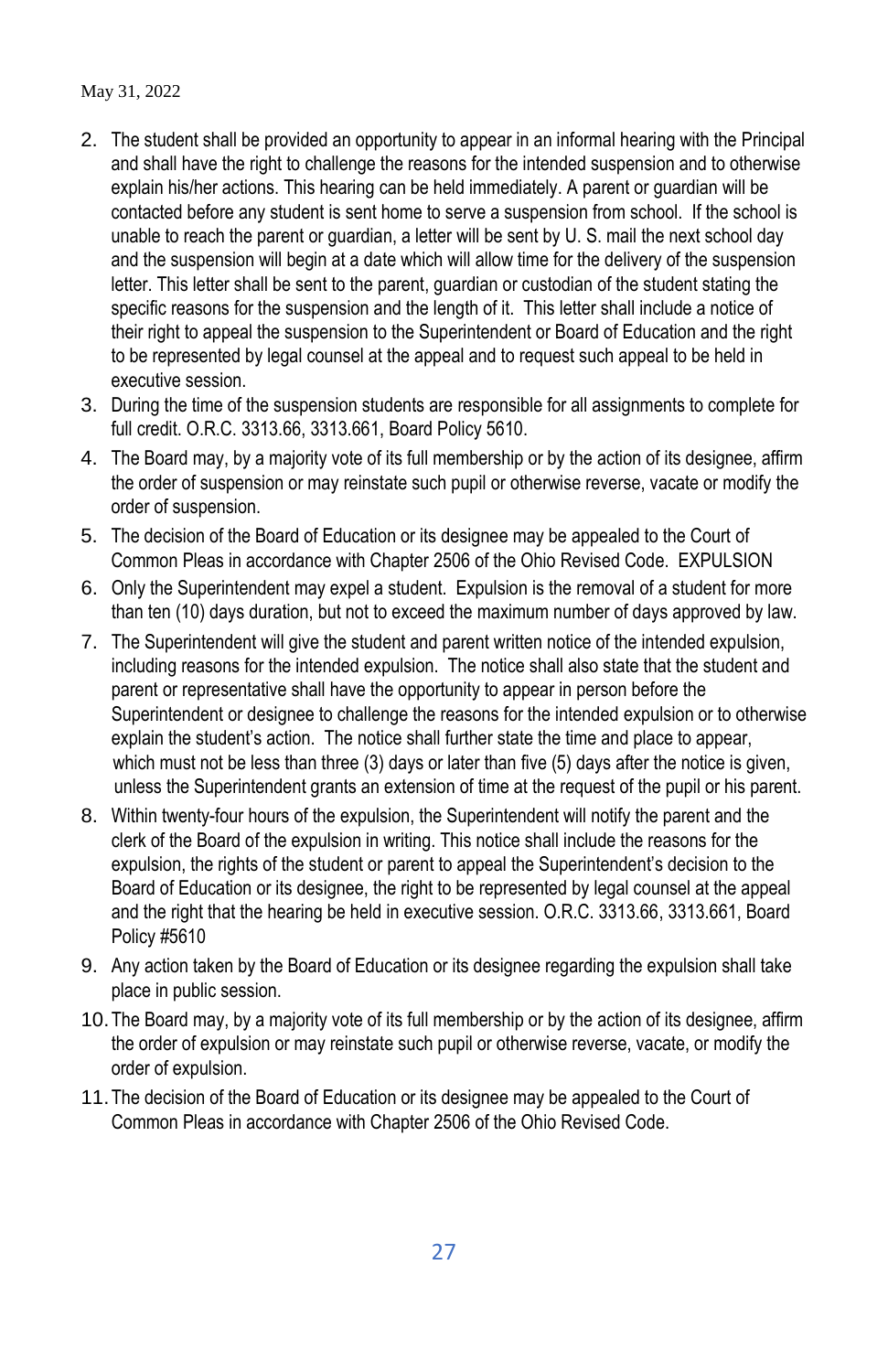# **EMERGENCY REMOVAL**

- 1. If a student's presence poses continuous danger to persons or property, or an ongoing threat of disrupting the academic process, the Principal may remove the student from curricular or extra-curricular activities or from the school premises.
- 2. A teacher may remove the student from curricular or extra-curricular activities only.
- 3. If a teacher removes a student from a curricular or extracurricular activity, written information will be submitted to the Principal as soon as possible after the removal.
- 4. An informal hearing must be held within seventy-two hours after the removal is ordered, and the person who ordered the removal must be present. The hearing may take place immediately.
- 5. Written notice of this hearing, along with the reason for the removal and any intended disciplinary action, must be given to the student as soon as is practical.
- 6. In all cases of normal disciplinary procedures where a student is removed from a curricular or extra-curricular activity for a period of less than twenty-four (24) hours and is not subject to suspension or expulsion, the requirements of notice and a hearing do not apply.

## **DRESS CODE**

Although the major responsibility for good grooming rests in the home with each student and his/her parents, the school has certain concerns based on considerations of health, safety, and the maintaining of a school atmosphere that promotes study and learning. When attire becomes extreme or, in the opinion of the professional staff of the school, violates health or safety regulations, or violates commonly accepted standards of modesty, such appearance is **not** acceptable. The **Dress Code** applies to all students, grades 6-8, enrolled in the North Fork Local School District including school sponsored events.

Clothing:

1. Student clothing must include both a top and bottom or equivalent.

2. Clothing fabric must not be see-through. Clothing must completely cover all private parts and tops must be long enough to fully cover the belly button.

Shoes:

1. Shoes must be worn at all times.

2. No wheels

Other:

- 1. Hats, bandanas, and hoods are not to be worn inside the school, unless approved by administration.
- 2. Clothes, personal articles, or tattoos, shall not contain profane, obscene, degrading, or other forms of offensive lettering or designs (gang related, satanic, or hate group, etc.). Clothing advertising guns, alcohol, tobacco products, racism, drugs, sex, etc. is **not** permitted.
- 3. Any other attire, clothing, jewelry or accessories deemed to be inappropriate by the administration are not permitted. Violations may result in disciplinary actions.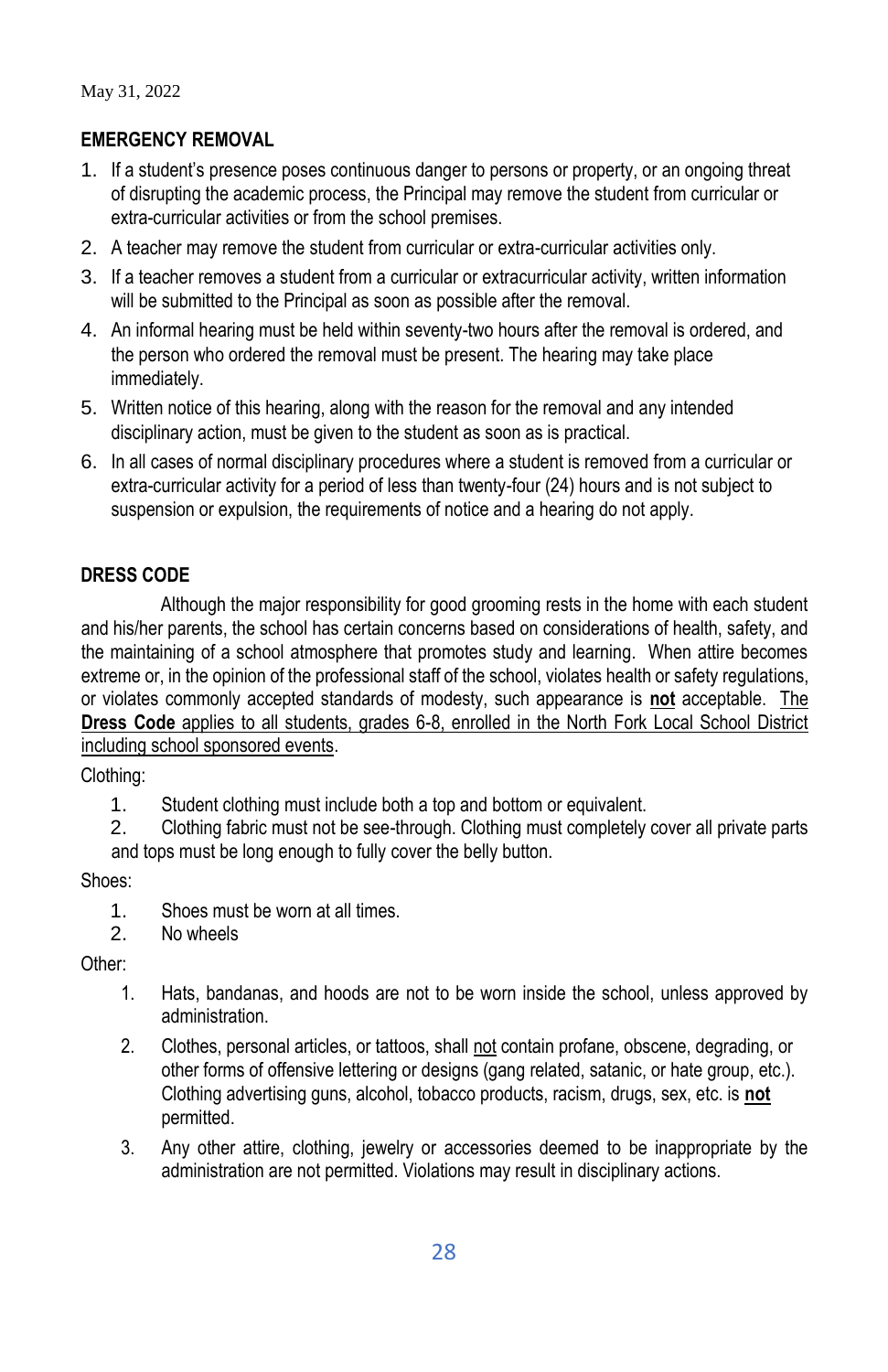## **BUILDING-WIDE RULES**

- Hats, scarves, hoods, bandanas, and other head attire are not to be worn in the building.
- Backpacks are not to be worn from class to class and are to remain in lockers throughout the school day.
- No food or drink is permitted outside the cafeteria except for water in water bottles. Food from non-school sources, other than a regular packed lunch, is discouraged. Sugary and sports drinks are not permitted during the school day.
- Only Utica Middle School currently enrolled students or middle school aged students who live in the North Fork district but are being homeschooled are eligible to attend after-school and/or evening dances. Attendance is at the discretion of the principal and/or the principal designee.
- Lockers must be locked at all times. Students should not share their combination with others or allow others to use their lockers. Combinations should not be "set". **Lockers are the property of the Board of Education and, as such, may be inspected at any time without a student's permission or knowledge.**
- Students may go to their lockers at the start of the day, before lunch, after lunch and at the end of the day.
- Respect for self, peers, adults and property is expected at all times.

**Video surveillance equipment may be present and located in public areas in and around the school and other District facilities. Please contact building administration for questions regarding district policies on viewing video footage.** 

## **SEARCH AND SEIZURE**

School authorities are charged with the responsibility of safeguarding the students in their care. In the discharge of that responsibility, school authorities may search the person or property (including vehicles, purses, knapsacks, gym bags, etc.) of a student, with or without the student's consent, whenever they reasonably suspect that the search is required to discover evidence of a violation of law or of school rules. The extent of the search will be governed by the seriousness of the alleged infraction and the student's age. General housekeeping inspection of school property may be conducted with reasonable notice. *Student lockers are the property of the North Fork Local Schools, and random searches of lockers and their contents may be conducted. Unannounced and random canine searches may also be conducted. Note.* 

*Disciplinary action may be adjusted and the disciplinary cycle may be altered at the discretion of the administrator depending on the severity of the infraction.*